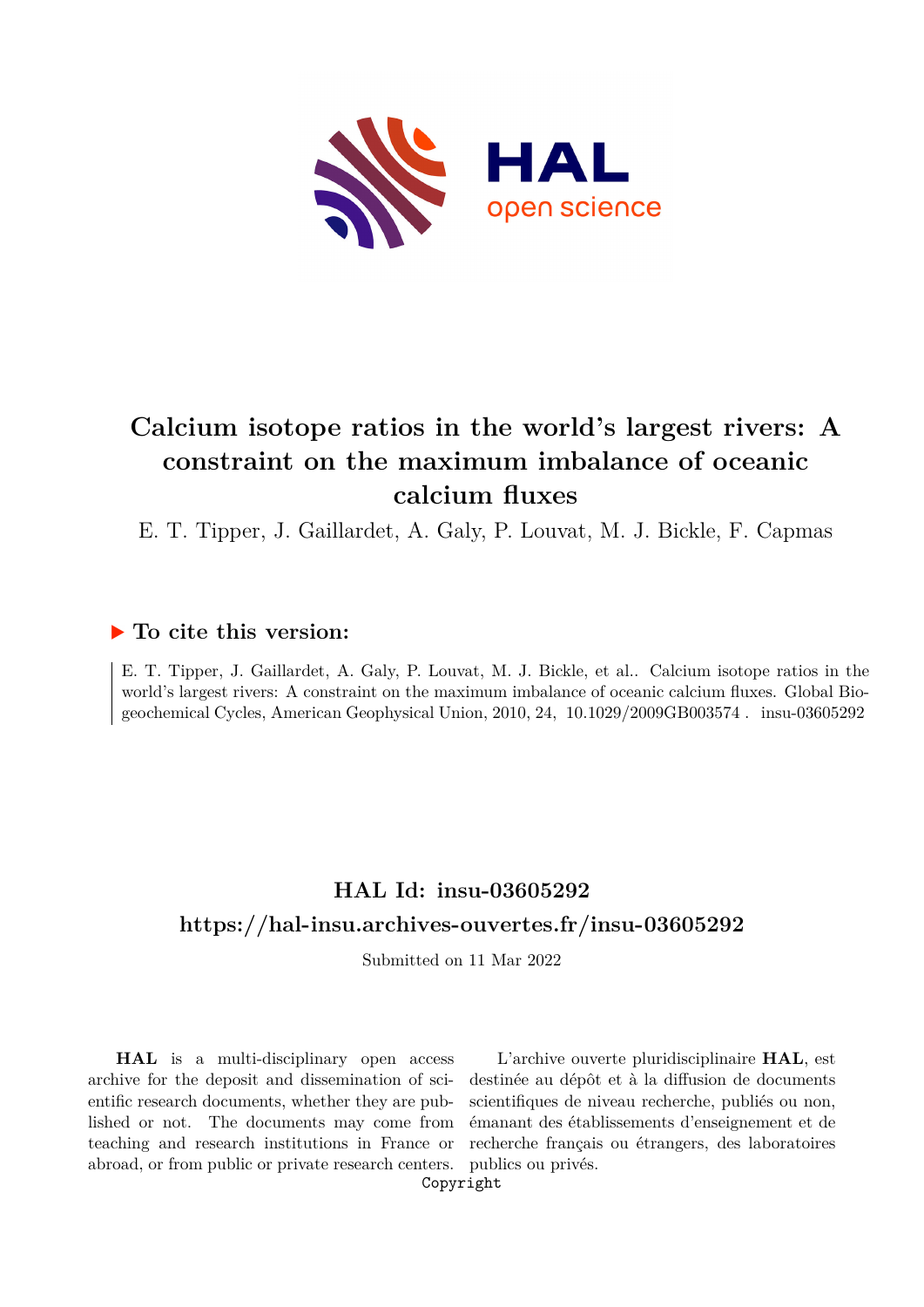## Calcium isotope ratios in the world's largest rivers: A constraint on the maximum imbalance of oceanic calcium fluxes

E. T. Tipper,  $1,2,3$  J. Gaillardet, <sup>1</sup> A. Galy, <sup>4</sup> P. Louvat, <sup>1</sup> M. J. Bickle, <sup>4</sup> and F. Capmas<sup>1</sup>

Received 20 May 2009; revised 5 January 2010; accepted 16 April 2010; published 30 September 2010.

 $\lceil 1 \rceil$  The oceanic mass balance of calcium (Ca) is defined by a balance between the inputs (rivers and hydrothermal) and outputs (bulk carbonate) of Ca. Large rivers were analyzed for Ca isotope ratios  $({}^{44}Ca^{42}Ca)$ , expressed as  $\delta^{\frac{4}{42}}Ca$ ) to investigate the source and cycling of riverine Ca, and to add an isotopic mass balance constraint to the oceanic budget of Ca. The new data account for approximately one‐third of the total Ca supplied to the oceans by rivers. Inter‐sample and seasonal variability was assessed by analyzing more than one sample for many rivers. The range in the  $\delta^{\frac{4}{42}}$  Ca of large rivers at high water stand is extremely narrow at 0.27‰. Variations in  $\delta^{\frac{44}{42}}$  Ca do not correlate with proxies for carbonate, silicate or evaporite derived Ca, and are more likely related either to inherent variability in the lithological sources of Ca or to process related fractionation. The spread in riverine  $\delta^{\frac{44}{42}}$  Ca overlaps with the spread in marine limestone  $\delta^{\frac{44}{42}}$  Ca consistent with most riverine Ca coming from the recycling of limestones. The Ca isotope composition of continental runoff has an average  $\delta^{\frac{44}{42}}$  Ca value of 0.38  $\pm$  0.04‰, identical to recent (5 M.yr) bulk carbonate ooze (0.33  $\pm$  0.13‰, 2S.D.). Isotopic mass balance constrains that the input and output fluxes of Ca to and from the oceans, are balanced to within 15% over time-scales similar to the residence time of Ca in the oceans (1 M.yr). A greater imbalance between the fluxes would result in a detectable difference between the  $\delta^{\frac{244}{642}}$  Ca value of bulk carbonate and the riverine input at the current level of uncertainty. The input and output fluxes could be imbalanced over much shorter time-scales (such as glacial‐interglacial cycles), in which case the ocean‐carbonate system will not yet have responded, because of the long residence time of Ca. The maximum current flux imbalance of 15% would be sufficient to account for the total variations in Ca concentration over the Tertiary. Such an interpretation is not unique, but is the simplest interpretation given the similarity between the input and output isotopic compositions, and rules out hypotheses of extreme imbalance in the recent global biogeochemical cycle of Ca.

Citation: Tipper, E. T., J. Gaillardet, A. Galy, P. Louvat, M. J. Bickle, and F. Capmas (2010), Calcium isotope ratios in the world's largest rivers: A constraint on the maximum imbalance of oceanic calcium fluxes, Global Biogeochem. Cycles, 24, GB3019, doi:10.1029/2009GB003574.

#### 1. Introduction

[2] The global biogeochemical cycle of carbon is intimately coupled to that of the base metal calcium (Ca) [e.g., Walker

Copyright 2010 by the American Geophysical Union. 0886‐6236/10/2009GB003574

et al., 1981; Berner et al., 1983; Holland, 1984]. Calcium carbonate skeletons provide the foundation of much marine life. These accumulate from the oceans to form the carbonate reservoir of Ca and carbon, five orders of magnitude larger than the ocean-atmosphere reservoir [Ridgwell and Edwards, 2007]. The dominant size of the carbonate reservoir makes it of critical importance for the balance of carbon between the solid Earth and ocean‐atmosphere. In the continental crust Ca is the fifth most abundant element [*Taylor* and McLennan, 1985]. It is an essential nutrient for the continental biosphere [Perakis et al., 2006] and its solubility in water as  $Ca^{2+}$  makes it commonly the most concentrated cation species in river waters [Drever, 1997]. Over geological time‐scales, Ca is released from silicate minerals

<sup>1</sup> Institut de Physique du Globe de Paris, Sorbonne‐Paris‐Cité University and CNRS, Paris, France. <sup>2</sup>

<sup>&</sup>lt;sup>2</sup>Institut für Isotopengeologie und Mineralische Rohstoffe, ETH Zurich, Zurich, Switzerland. <sup>3</sup>

<sup>&</sup>lt;sup>3</sup>Now at Department of Earth Sciences, University of Cambridge, Cambridge, UK. <sup>4</sup>

<sup>&</sup>lt;sup>4</sup>Department of Earth Sciences, University of Cambridge, Cambridge, UK.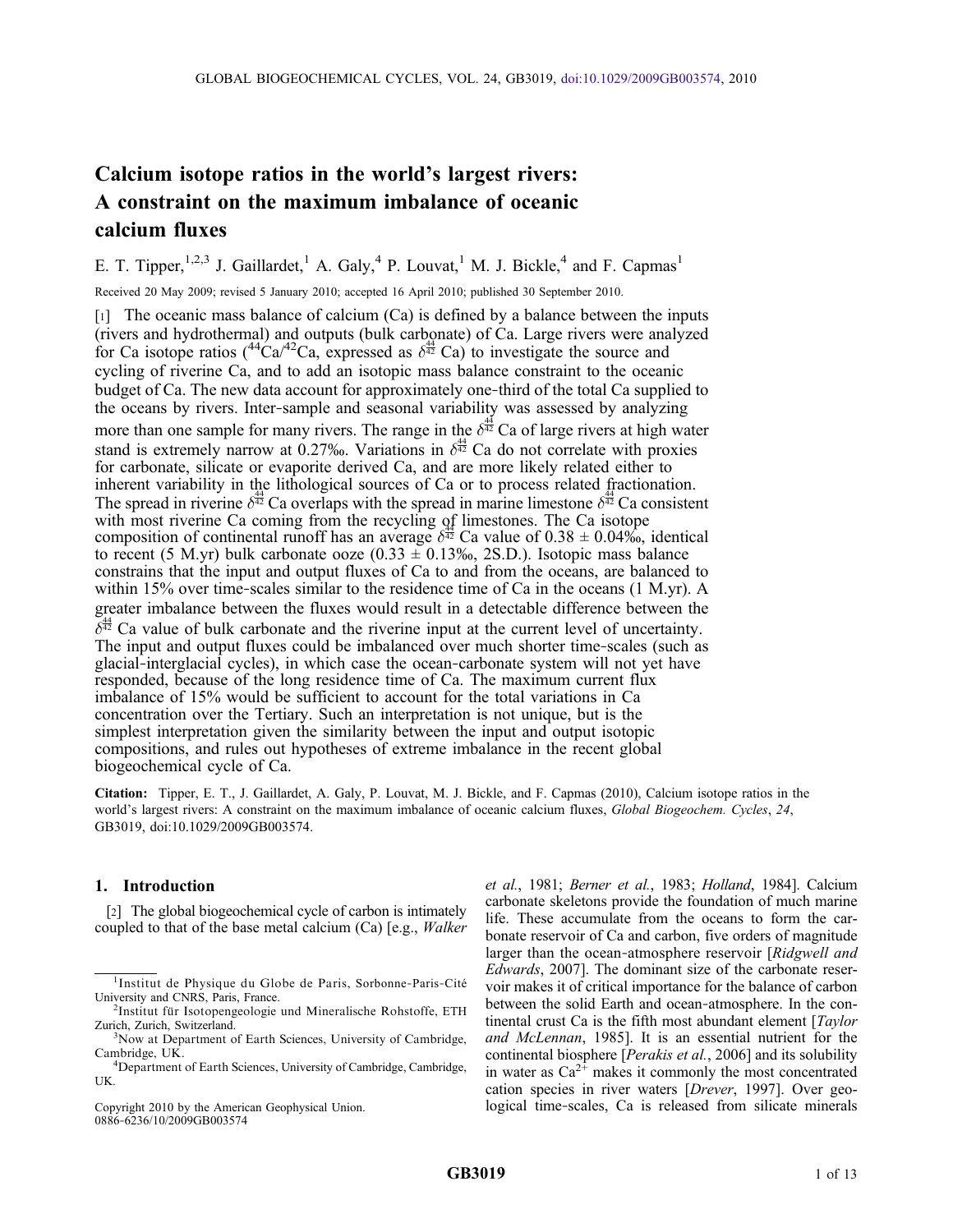during weathering of both the continental and oceanic crust, and transferred to the carbonate reservoir [Holland, 2003]. The net result of the chemical reaction controlling this transfer of Ca, sequesters one mole of atmospheric carbon dioxide for each mole of silicate Ca transferred [Urey, 1952; Walker et al., 1981]. It is widely accepted that the weathering of Ca‐bearing silicate minerals in this way has mediated atmospheric carbon dioxide levels over Earth's history [Berner and Kothavala, 2001; Walker et al., 1981], maintaining an equable climate. Over shorter time‐scales, in a surface ocean saturated with respect to carbonate minerals, the Ca isotopic composition of  $Ca^{2+}$  should vary directly with  $pCO<sub>2</sub>$  [De La Rocha and DePaolo, 2000].

[3] Despite the critical role of Ca for both the biosphere and the carbon cycle there is widespread disagreement concerning the oceanic balance of Ca [e.g., Milliman, 1993; Milliman and Droxler, 1996; De La Rocha and DePaolo, 2000]. Ca is supplied to the oceans mainly by rivers, but also by hydrothermal circulation, with Ca derived from the alteration of the continental and oceanic crust [Holland, 1984]. Ca is removed from seawater mainly by carbonate precipitation and accumulation of this carbonate on the ocean shelves [Milliman, 1993]. It is not presently known with any degree of accuracy whether these inputs or outputs are balanced in the modern system, let alone in the geological past. *Milliman* [1993] estimated in a detailed review, that either the modern carbonate accumulation exceeded the inputs by a factor of two, or that groundwater supply of Ca must be significantly larger than currently acknowledged. Holland [2005], on the other hand, proposed modern Ca fluxes implying that the Ca budget was close to steady state, but that overall in the Tertiary, the output fluxes must have outweighed the input fluxes. Modeling approaches have produced contrasting results of oceanic Ca evolution [Berner and Kothavala, 2001; Berner, 2004; Demicco et al., 2005; Hardie, 1996; Wilkinson and Algeo, 1989]. Data to constrain these assertions are insufficient. Although Ca concentrations have been reconstructed from fluid inclusions provide a valuable constraint [e.g., Horita et al., 2002; Lowenstein et al., 2001], they have low temporal resolution and relatively large uncertainty.

[4] The source of riverine Ca, and the absolute magnitude of the continental flux of Ca are also subjects for debate. The source of Ca is important because although the weathering of silicate minerals consumes  $CO<sub>2</sub>$  over geological time‐scales, the weathering of carbonate minerals has no net influence on atmospheric  $CO<sub>2</sub>$  over million year timescales [Berner and Kothavala, 2001; Urey, 1952], though destruction of the carbonate reservoir by weathering can have consequences for the global carbon cycle over shorter time-scales [Calmels et al., 2007; Li et al., 2008; Edmond and Huh, 2003]. Partitioning riverine  $Ca^{2+}$  ions between lithological sources (carbonate, silicate and evaporite) is non‐ trivial [e.g., Gaillardet et al., 1999]. At a global scale it is estimated that two thirds of riverine Ca is derived from the weathering of carbonate rocks [Berner and Berner, 1996; Gaillardet et al., 1999; Meybeck, 1987] implying that the recycling of ancient carbonates dominates weathering sources of Ca.

[5] Tracing Ca in ocean and weathering systems via geochemical methods has relied on indirect proxy elements such as strontium with similar chemical characteristics to Ca [e.g., Lear et al., 2003]. Recently, a significant body of research has focused on attempting to use the stable isotope ratios of Ca to infer details of the potential changes in seawater Ca over geological time [e.g. De La Rocha and DePaolo, 2000; Fantle and DePaolo, 2005; Farkas et al., 2007, 2006; Heuser et al., 2005; Kasemann et al., 2005; Schmitt et al., 2003a, 2003b; Sime et al., 2007; Soudry et al., 2004; Zhu and Macdougall, 1998]. Ca has six isotopes and the analysis of the  $^{44}Ca^{40}Ca$  ratio by thermal ionization mass spectrometry (TIMS) or the  ${}^{44}Ca<sup>/42</sup>Ca$  ratio by multicollector inductively coupled plasma mass spectrometry (MC‐ICP‐MS) has been a rapidly expanding field of research in recent years [DePaolo, 2004]. The approach is attractive because Ca isotope ratios potentially provide a direct tracer of the pathways followed by the Ca ion in its global biogeochemical cycle. However, the interpretations between marine Ca isotope records are discordant with some workers interpreting the data as evidence for a dynamic system over the last 20 M.yr [e.g., Fantle and DePaolo, 2007; Griffith et al., 2008], whilst other studies propose that the modern Ca isotope budget is at steady state [e.g., Schmitt et al., 2003a].

[6] One major disadvantage, with all previous reconstructions of oceanic Ca concentrations based on marine records of Ca isotope ratios, is that an a priori knowledge of both the Ca isotope composition of the inputs of Ca to the oceans (mainly rivers), and the bulk isotopic fractionation factor between carbonate and seawater is required. Models of oceanic Ca have a high degree of sensitivity to these parameters [Fantle and DePaolo, 2005; Sime et al., 2007]. However, current understanding of Ca isotope behavior in weathering systems at a continental scale is extremely limited. There are only nine published Ca isotope measurements of the world's largest rivers [Schmitt et al., 2003a; Tipper et al., 2008a; Zhu and Macdougall, 1998]. Only a handful of studies have addressed Ca isotope systematics in the weathering environment at small spatial scales [Bullen et al., 2007; Cenki-Tok et al., 2009; Ewing et al., 2008; Jacobson and Holmden, 2008; Page et al., 2008; Schmitt et al., 2003a; Tipper et al., 2006a, 2008a; Wiegand et al., 2005]. These studies have revealed some systematic, but relatively unconstrained variations in Ca isotope ratios. Plants preferentially incorporate the light isotopes of Ca [Schmitt et al., 2003a; Wiegand et al., 2005; Page et al., 2008], leading to an enrichment in the heavy isotopes of Ca in pore waters. Similarly, the precipitation of secondary mineral phases such as soil carbonates or travertines leads to an enrichment in the heavy isotope ratios in the associated waters [Tipper et al., 2006a, 2008a].

[7] Although these small-scale studies demonstrated a fractionation control of Ca isotope ratios during weathering, it is currently not known whether this fractionation at small spatial scales is maintained when considering rivers that drain continental‐scale basins. In this contribution, a new comprehensive data set of riverine Ca isotope measurements determined by high resolution MC‐ICP‐MS is presented. The potential controls on riverine Ca isotopes are reviewed and the data are used to estimate the average Ca isotope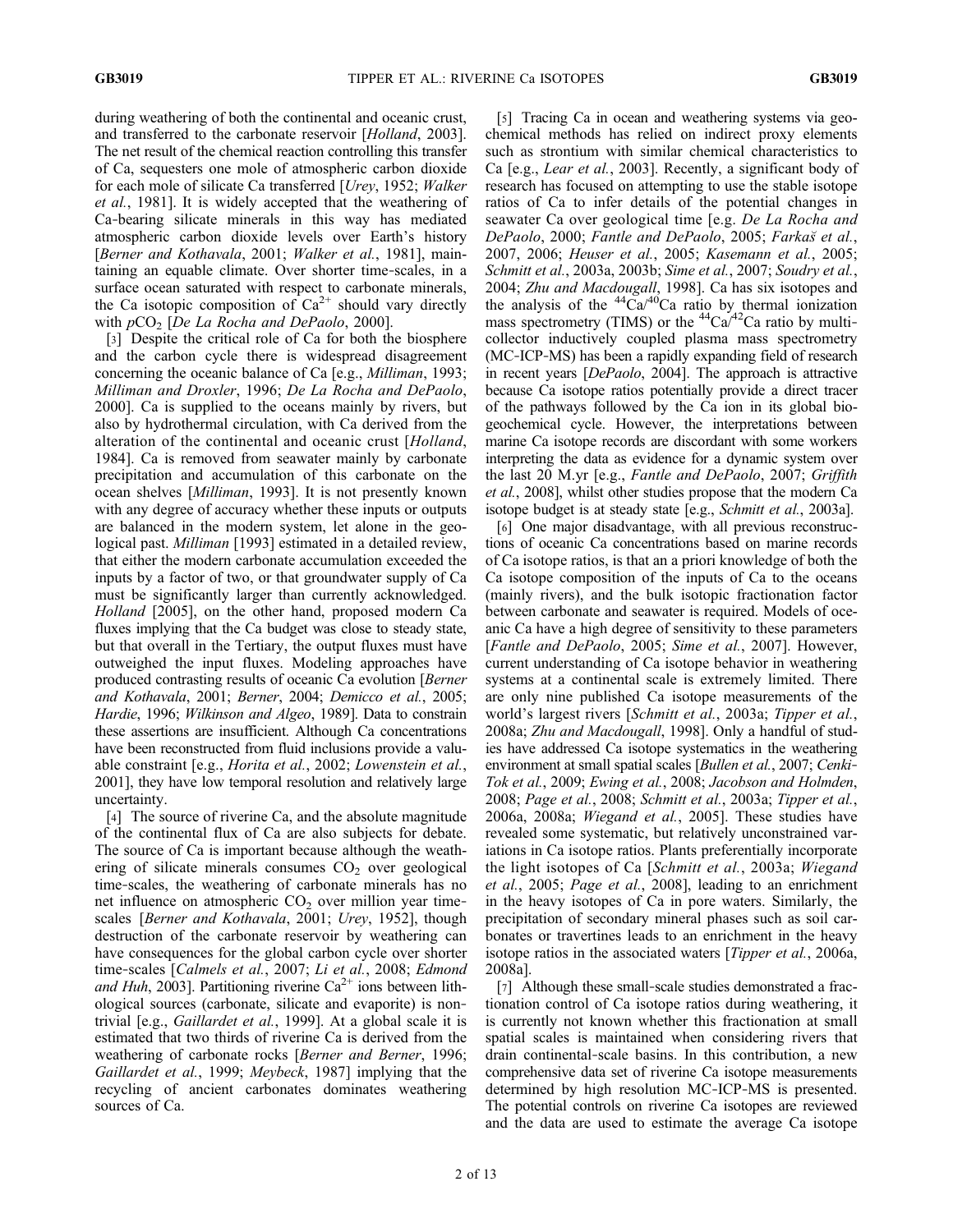composition of continental runoff, the predominant source of Ca to the oceans. The riverine Ca isotope data are compared to bulk carbonate Ca isotope data from the last 5 M.yr. It is found that both the inputs and outputs from the oceans have Ca isotope compositions that are within error, and the data bring a direct new constraint on the oceanic balance of Ca. Isotopic mass balance is used to show that the data imply that the input and output fluxes are likely to balance within 10–15%.

#### 2. Materials and Methods

[8] Most of the samples analyzed were from archive collections of river waters, but some were collected specifically for the purposes of this study. All samples were filtered on collection through  $\leq 0.45$   $\mu$ m filters and acidified, ready for cool storage  $(\leq 7^{\circ}C)$ . Most of the samples are from large rivers, integrating continental scale outputs to the oceans, though a handful of first order tributaries draining monolithological catchments (granite, basalt and limestone) were also analyzed. Many of the samples presented in this study have had major and/or trace element data and other isotope ratios published elsewhere (see the caption to Table 1). The rivers span a diverse range of tectonic, climatic and lithological settings, from the Amazon in the tropics, to the Mackenzie from the Arctic. The rivers draining the Himalaya Tibetan Plateau region are weathering‐limited rivers and the Congo is transport‐limited [e.g., Stallard, 1995].

[9] Most samples are from the mouth, at the high water stage providing the most representative samples of global runoff, as most of the Ca flux occurs at maximum discharge. For some large rivers (Irrawaddy, Salween, Chiang Jiang (Yangtze), and Huanghe (Yellow River)) more than one water stage was analyzed. For the Mekong and Salween, samples ace158 and ace156 are from the Tibetan headwaters. The Nile was sampled at Luxor (Egypt) 830 km upstream of the mouth, and the Columbia was sampled at Trojan, Oregon, 120 km upstream of the mouth, otherwise samples are from the mouth.

[10] Ca isotope ratios  $(^{44}Ca^{42}Ca)$  were analyzed by MC-ICP‐MS in Cambridge and the Institute du Physique du Globe de Paris (IPGP) and the procedures have been previously described [Tipper et al., 2006a, 2008a, 2008b]. Data are presented as  $\delta^{\frac{4}{42}}$  Ca relative to the NIST SRM915a standard with an overall analytical uncertainty of 0.07‰. An overview of the methods is given in Text  $S1<sup>1</sup>$ 

#### 3. Riverine Ca Isotope Ratios

[11] Ca concentrations, discharge, Ca flux, Ca and Sr isotope ratios and  $Si(OH)_{4}/Ca$  ratios from the present study are presented in Table 1. A compilation of the literature data on large rivers is available in Text S1. The Ca concentrations in the large rivers analyzed in the present study show very large variations. Out of the largest rivers, the Huanghe has the highest Ca concentration at 1430  $\mu$ mol/L (dry season sample). However, the Seine River (known to be polluted [Roy et al.,

1999]) has a Ca concentration that is significantly higher at 2384  $\mu$ mol/L. Despite the fact that the Huanghe is the most concentrated large river, it contributes less than 1% of the total Ca supplied to the oceans out of the 60 largest rivers in the world. Many rivers are much more dilute such as the Amazon, with a Ca concentration between 135–550  $\mu$ mol/L. Although an order of magnitude more dilute than the Huanghe, the very high discharge of the Amazon ensures that it delivers ca. 11% of the total Ca flux to the oceans out of the 60 largest rivers in the world. First order tributaries show considerably more variability in Ca concentrations than the large rivers, ranging from 2514  $\mu$ mol/L (Provence, L'Huveane, a limestone river) to  $20-30 \mu$ mol/L (Arran, granitic rivers). Despite the fact that riverine Ca concentrations vary by over 2 orders of magnitude, the  $^{44}Ca^{42}Ca$  ratio only varies by 0.74‰ in all the rivers analyzed. The large rivers at high water stand have a very narrow range of  $\delta^{\frac{44}{92}}$  Ca values (0.27‰). To assess intersample variability, more than one sample was analyzed from each river where possible. Two samples of the Amazon are in agreement within 0.01‰, and the two large tributaries (the Madeira and Solimoes) only differ from the main river by up to 0.07‰, within analytical uncertainty. The Mackenzie River at the mouth, and its major tributary, the Red Arctic, have indistinguishable  $\delta^{\frac{44}{42}}$  Ca values to within 0.02‰. Small seasonal variations in some rivers may be however resolvable, and are discussed further below.

[12] The Ca isotope composition of river waters is inherited from both heterogeneity of the lithological sources of Ca, and from any mass-dependent fractionation that occurs during weathering. There are three principal lithological sources of Ca: carbonate, evaporite and silicate rocks. At a global scale, it is estimated that approximately two thirds of riverine Ca is derived from the weathering of carbonate rocks [Berner and Berner, 1996; Gaillardet et al., 1999; Meybeck, 1987]. Additional smaller sources of Ca could come from industrial effluents or rain inputs. The fractionation of Ca isotope ratios is known to occur by two mechanisms during weathering related processes: (1) the precipitation of soil (secondary) carbonates [Tipper et al., 2006a, 2008a] and (2) the uptake of Ca by biomass [Page et al., 2008; Schmitt et al., 2003a; Wiegand et al., 2005].

[13] Lithological sources of Ca are not well constrained and show considerable spread (Figure 1) based on literature compilations of data. Ca isotope ratios in bulk carbonates (limestones) are relatively well constrained [Fantle and DePaolo,  $2005$ , 2007], and are potentially offset from the average  $\delta^{\frac{44}{42}}$  Ca value of silicate rocks [Skulan et al., 1997; DePaolo, 2004; Tipper et al., 2006a; Zhu and Macdougall, 1998] (Figure 1).There are only a handful of published dolostone data [Komiya et al., 2008; Tipper et al., 2008a], which are also, on average, offset from silicate rocks. Evaporites (gypsum and anhydrite) on the other hand, encompass the complete range of Ca isotope values from limestone to dolostone rocks [Hensley, 2006; Jacobson and Holmden, 2008; Russell et al., 1978] (Figure 1). When the Ca isotope data from small rivers draining mono‐lithological catchments are compared to the Ca isotope data of the various rock types, they generally overlap, although no rivers draining

<sup>&</sup>lt;sup>1</sup>Auxiliary materials are available with the HTML. doi:10.1029/ explicitly evaporites have been analyzed. 2009GB003574.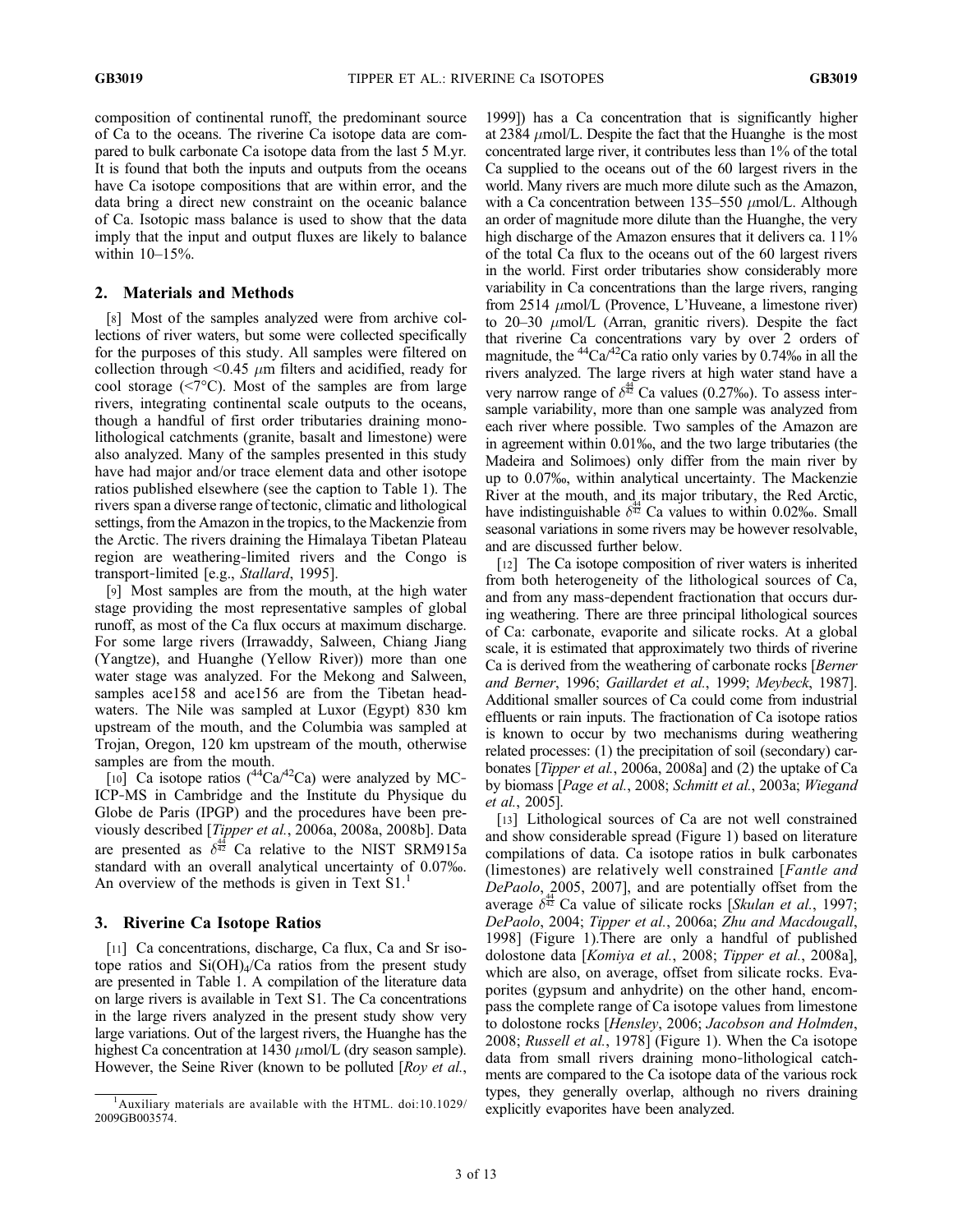| Ca Isotope Data,<br>Table 1.                                      |                                |              |                 |                                        |                             | Ca Concentrations, and Fluxes From the Largest Rivers in the World <sup>a</sup> |                                                              |                                                                                                                                                                                                                                                                                                                                                         |                                             |             |                                     |                                       |                                                     |                      |
|-------------------------------------------------------------------|--------------------------------|--------------|-----------------|----------------------------------------|-----------------------------|---------------------------------------------------------------------------------|--------------------------------------------------------------|---------------------------------------------------------------------------------------------------------------------------------------------------------------------------------------------------------------------------------------------------------------------------------------------------------------------------------------------------------|---------------------------------------------|-------------|-------------------------------------|---------------------------------------|-----------------------------------------------------|----------------------|
| River                                                             | Sample                         | Date         | Stage           | Discharge<br>$(\text{km}^3/\text{yr})$ | Ca Conc<br>$(\text{Im}o/L)$ | $(10^{10} \text{mol/yr})$<br>Ca Flux                                            | 2S.D.<br>$\overline{+}$<br>ී<br>$\delta^4$                   | 2S.D.<br>$\overline{+}$<br>ී<br>$\delta^{\frac{43}{42}}$                                                                                                                                                                                                                                                                                                | $\Delta^{43}$ Ca'                           | Z           | $^{87}\mathrm{Sr}^{/86}\mathrm{Sr}$ | Molar Ratio<br>$Si(OH)4$ Ca           | $SO_4$ Ca                                           | ವ                    |
| Limestone rivers                                                  |                                |              |                 |                                        |                             |                                                                                 |                                                              |                                                                                                                                                                                                                                                                                                                                                         |                                             |             |                                     |                                       |                                                     |                      |
| Seine <sup>b,c</sup>                                              | BP <sub>8</sub>                | $Jan-94$     | 프 프             | 12.9                                   | 2384<br>1275                |                                                                                 | 0.07<br>$+$<br>$0.34$<br>$0.41$                              | $0.15$<br>$0.26$                                                                                                                                                                                                                                                                                                                                        | $-0.02$                                     |             | 0.7082                              | 0.03                                  | 0.15                                                | 1.15                 |
| Jura Doubs <sup>b,d</sup>                                         | $Ju02 - 24$                    | $Nov-02$     |                 | $\mathbf{I}$                           |                             |                                                                                 | 0.06<br>$+$                                                  | $0.15 +$<br>0.18 +<br>0.17 +                                                                                                                                                                                                                                                                                                                            | $-0.03$                                     |             | 0.7074                              |                                       | 0.01                                                | 0.37                 |
| Jura Planches <sup>b,d</sup><br>Jura Tacon <sup>d,e</sup>         | $Ju02 - 34$<br>$I$ u $O1 - 11$ | $Nov-02$     | Ξ               |                                        | 2279                        |                                                                                 | 0.05<br>$\!+\!$<br>$^{\rm +}$<br>0.46<br>0.27                | 0.16                                                                                                                                                                                                                                                                                                                                                    | 0.03                                        |             | 0.7076<br>0.7074                    | 0.02                                  |                                                     | 0.70<br>0.70<br>0.70 |
|                                                                   |                                | $Nov-01$     |                 |                                        | 1762<br>1762                |                                                                                 | 0.06                                                         | $0.18 +$<br>0.29 +                                                                                                                                                                                                                                                                                                                                      | $-0.05$                                     |             |                                     |                                       |                                                     |                      |
| Jura Tacon replicate <sup>d,e</sup>                               | $11 - 10u$                     | $Nov-01$     | <b>NNHNNHNN</b> | <b>CONTRACTOR</b> 2012/03/20 12:00:00  | 1334                        |                                                                                 | 0.08<br>0.04<br>$\!$ $\!$ $\!$<br>0.59<br>0.43               |                                                                                                                                                                                                                                                                                                                                                         | $0.07$<br>0.01                              | nanana tuwa | 0.7074<br>0.7073                    | 0.02                                  | 5888<br>5888                                        | 0.72                 |
| Jura Tacon <sup>d,e</sup>                                         | $Ju02-10$                      | Apr-02       |                 |                                        |                             |                                                                                 | $^{\rm +}$                                                   | $\begin{array}{c} 0.31 \pm \\ 0.17 \pm \end{array}$                                                                                                                                                                                                                                                                                                     |                                             |             |                                     | $\mathbf{n}$                          |                                                     |                      |
| Jura Tacon $^{\mbox{\tiny d,e}}$                                  | $1u02 - 28$                    | $Nov-02$     |                 |                                        | 1663                        |                                                                                 | 0.07<br>$^{\rm +}$<br>0.53                                   |                                                                                                                                                                                                                                                                                                                                                         | $-0.09$                                     |             | 0.7074                              | 0.02                                  | $0.01$<br>$0.02$                                    | $0.80$<br>0.48       |
| Jura $\mathop{\rm Ain}\nolimits^{\rm d,e}$                        | $Ju01 - 14$                    | $Nov-01$     |                 |                                        | 2320                        |                                                                                 | 0.07<br>$\!+\!$<br>0.44                                      | $+$<br>$0.07\,$                                                                                                                                                                                                                                                                                                                                         | $-0.16$                                     |             | 0.7073                              |                                       |                                                     |                      |
| Jura $\mathop{\rm Ain}\nolimits^{\rm d,e}$                        | $1u02 - 04$                    | Apr-02       |                 |                                        | 1727                        |                                                                                 | 0.09<br>$^{\rm +}$<br>0.50                                   | $^{\rm +}$<br>0.19                                                                                                                                                                                                                                                                                                                                      | $-0.07$                                     |             | 0.7073                              | 0.01                                  | $0.06$<br>$0.02$                                    | 0.47                 |
| Provence-Choranches <sup>b</sup>                                  | Pr07-1                         | Feb-07       |                 |                                        | 1344                        |                                                                                 | 0.10<br>$\!+\!$<br>0.60                                      | $^{\rm +}$<br>0.34                                                                                                                                                                                                                                                                                                                                      | 0.03                                        |             | na                                  | $\rm na$                              |                                                     | $0.08\,$             |
| Provence-1'Huveane <sup>b</sup>                                   | $Pr07 - 42$                    | Feb-07       |                 |                                        | 2514                        |                                                                                 | 0.07<br>$\!+\!$<br>0.32                                      | $0.16$<br>$0.05$<br>$^{\rm +}$<br>$\frac{0.15}{0.12}$                                                                                                                                                                                                                                                                                                   | $-0.01$                                     |             | na                                  | $\frac{na}{0.02}$                     | 0.05                                                | $-0.34$              |
| $S$ oaso $b,f$                                                    |                                | $Aug-04$     |                 |                                        | 584                         |                                                                                 | 0.04<br>$+$<br>0.35                                          |                                                                                                                                                                                                                                                                                                                                                         | $-0.06$                                     |             | na                                  |                                       |                                                     | $\tilde{\mathbf{z}}$ |
| Asian rivers                                                      |                                |              |                 |                                        |                             |                                                                                 |                                                              |                                                                                                                                                                                                                                                                                                                                                         |                                             |             |                                     |                                       |                                                     |                      |
| Yangtze He (headwaters) <sup>e</sup><br>Yangtze He <sup>b,f</sup> | ace160                         | Sept-03      |                 |                                        | 013                         | - 67                                                                            | 0.07<br>$+$<br>$\overline{51}$                               | $0.36$<br>$0.28$<br>0.17                                                                                                                                                                                                                                                                                                                                | $-0.08$                                     |             | 0.7105                              | 0.10                                  | $\frac{57}{24}$                                     | $\overline{5}$       |
|                                                                   | CH94-1                         | $Aug-94$     |                 |                                        | 719                         |                                                                                 | 0.08<br>$^{\rm +}$<br>0.36                                   | $\pm$<br>0.05                                                                                                                                                                                                                                                                                                                                           | $-0.13$                                     |             | 0.7107                              | $\overline{11}$                       |                                                     | 0.06                 |
| Yangtze He replicate<br>$\mathbf{h}^{\text{f}}$                   | CH94-1                         | $Aug-94$     | ᄆ               | $-388$                                 | 719                         | $\mathcal{L}$                                                                   | $\overline{0.01}$<br>$\overline{+}$<br>0.38                  | 0.33<br>$\overline{+}$<br>0.21                                                                                                                                                                                                                                                                                                                          | $0.01\,$                                    |             | 0.7107                              | $\overline{0.11}$                     | 0.24                                                | 0.06                 |
| Yangtze He replicate <sup>e,f</sup><br>Yangtze He <sup>b</sup>    | CH94-1                         | Aug-94       | ᆂ               |                                        | 719                         | 67                                                                              | 0.03<br>$^{\rm +}$<br>0.39                                   | 0.09<br>$+$<br>$\frac{0.27}{0.33}$                                                                                                                                                                                                                                                                                                                      | $0.07\,$                                    |             | 0.7107                              | $\overline{0}$ .                      | $0.24$<br>$0.27$                                    | 0.06                 |
|                                                                   | $CH93-$                        | $Nov-93$     |                 |                                        |                             | $\pm$                                                                           | 0.08<br>$\!$ $\!$ $\!$<br>0.45                               | 0.09                                                                                                                                                                                                                                                                                                                                                    | 0.10                                        |             | 0.7107                              | na                                    |                                                     | 0.01                 |
| Huang Heb,g                                                       | CH94-6                         | Aug-94       |                 | $\overline{4}$                         | 1220                        | <b>55</b>                                                                       | 0.03<br>$\overline{+}$<br>0.57                               | 0.06<br>$+$<br>0.34                                                                                                                                                                                                                                                                                                                                     | 0.05                                        |             | 0.7111                              | 0.10                                  | 0.87                                                | $0.70$<br>$0.70$     |
|                                                                   | CH94-6                         | Aug-94       | ェ               | $\overline{4}$                         |                             |                                                                                 | 0.04<br>$\overline{+}$<br>0.48                               | $0.10$<br>$0.09$<br>$^{\rm +}$                                                                                                                                                                                                                                                                                                                          | $-0.04$                                     |             | 0.7111                              | 0.10                                  |                                                     |                      |
| Huang He replicate <sup>b,g</sup><br>Huang He <sup>b</sup>        | CH93-6                         | $Nov-93$     |                 | $\pm 1$                                | 1430                        |                                                                                 | 0.05<br>$\! + \!$<br>0.69                                    | $^{\rm +}$<br>64.0                                                                                                                                                                                                                                                                                                                                      | 0.13                                        |             | 0.7112                              | $\rm na$                              | $\frac{0.87}{0.81}$                                 | 0.91                 |
| Salween (headwaters) <sup>b</sup>                                 | ace152                         | $Sep-03$     | 프               | $\mathbf{1}$                           | 851                         |                                                                                 | 0.10<br>$^{\rm +}$<br>0.27                                   | $^{\rm +}$<br>0.09                                                                                                                                                                                                                                                                                                                                      | $-0.04$                                     |             | 0.7127                              |                                       | 0.50                                                | 1.44                 |
| Salween (headwaters) <sup>e</sup>                                 | acel <sub>52</sub>             | $Sep-03$     | ᄇ               | $\mathbf{I}$                           | 851                         |                                                                                 | 0.02<br>$\pm$<br>0.24                                        | $^{\rm +}$<br>0.03                                                                                                                                                                                                                                                                                                                                      | $-0.10$                                     |             | 0.7127                              | 0.09                                  |                                                     |                      |
| Salween (Mouth) <sup>b</sup>                                      | <b>THN1</b>                    | $May-05$     | ェ               | $\overline{2}$                         | 804                         | Ξ                                                                               | 0.04<br>$\ddot{}$<br>0.39                                    | $^{\rm +}$<br>0.19                                                                                                                                                                                                                                                                                                                                      |                                             |             | 0.7140                              |                                       |                                                     | na                   |
| Salween (Mouth) <sup>b</sup>                                      | THN3                           | $May-05$     | ᄇ               | 211                                    | 760                         | $\tilde{=}$                                                                     | 0.02<br>$\overline{+}$<br>0.44                               | $^{\rm +}$                                                                                                                                                                                                                                                                                                                                              | 0.11                                        |             | 0.7140                              |                                       |                                                     | $n$ a                |
| Salween (Mouth) <sup>b</sup>                                      | THN4                           | $May-05$     | ᄑ               | $\overline{2}11$                       |                             | $\frac{8}{2}$                                                                   | 0.02<br>$^{\rm +}$<br>0.44                                   | 16388710<br>16388710<br>$\!$ $\!$ $\!$<br>$\begin{array}{c} 34 \\ 0.38 \\ 0.27 \\ 0.01 \\ 0.33 \\ 0.35 \\ 0.33 \\ 0.34 \\ 0.34 \\ 0.34 \\ 0.34 \\ 0.34 \\ 0.34 \\ 0.34 \\ 0.34 \\ 0.34 \\ 0.34 \\ 0.34 \\ 0.34 \\ 0.34 \\ 0.34 \\ 0.34 \\ 0.34 \\ 0.34 \\ 0.34 \\ 0.34 \\ 0.34 \\ 0.34 \\ 0.34 \\ 0.34 \\ 0.34 \\ 0.34 \\ 0.34 \\ 0.34 \\ 0.34 \\ 0.34$ | $\begin{array}{c} 0.05 \\ 0.03 \end{array}$ | せいいいいい      | 0.7140                              | 19888871<br>0.11108888<br>0.000000000 | $\frac{27887720}{20000000}$                         | $n$ a                |
| Salween (Mouth) <sup>b</sup>                                      | <b>THN5</b>                    | $Jun-05$     | ᄇ               | 211                                    | 5858888556876               | $\overline{L}$                                                                  | 0.09<br>$\overline{+}$<br>0.43                               | $+$                                                                                                                                                                                                                                                                                                                                                     |                                             |             | 0.7146                              |                                       |                                                     | n <sub>a</sub>       |
| Irrawaddy (mouth) <sup>b</sup>                                    | HTD11                          | $May-05$     | $\geq$          |                                        |                             | $\overline{4}$                                                                  | 0.03<br>$^{\rm +}$<br>0.42                                   | $0.16$<br>$0.23$<br>$^{\rm +}$                                                                                                                                                                                                                                                                                                                          | 0.05                                        |             | 0.7108                              |                                       |                                                     | na                   |
| Irrawaddy (mouth) $^b$                                            | HTD <sub>16</sub>              | $J$ un-05    | Ξ               | 444444441                              |                             | 1381                                                                            | 0.04<br>$\overline{+}$<br>0.43                               | $\overline{+}$                                                                                                                                                                                                                                                                                                                                          | $-0.03$                                     | せいいい        | 0.7108                              |                                       |                                                     | na                   |
| Irrawaddy (mouth) <sup>b</sup>                                    | HTD5                           | $Nov-04$     | $\overline{a}$  |                                        |                             |                                                                                 | 0.05<br>$^{\rm +}$<br>0.43                                   | $0.10$<br>$0.28$<br>$^{\rm +}$                                                                                                                                                                                                                                                                                                                          | 0.14                                        |             | 0.7104                              |                                       | $\begin{array}{c} 0.12 \\ 0.13 \end{array}$         | na                   |
| Irrawaddy (mouth) <sup>b</sup>                                    | HTD9                           | $Jan-05$     |                 |                                        |                             |                                                                                 | $^{\rm +}$<br>0.39                                           | $^{\rm +}$                                                                                                                                                                                                                                                                                                                                              |                                             |             | 0.7105                              |                                       |                                                     | na                   |
| Irrawaddy (mouth) <sup>b</sup>                                    | <b>HTD1</b>                    | $Sep-04$     | H               |                                        |                             | $\frac{2}{13}$                                                                  | $0.08$<br>0.07<br>$^{\rm +}$<br>0.41                         | 0.12<br>$^{\rm +}$<br>$0.24$<br>$0.21$                                                                                                                                                                                                                                                                                                                  | 0.03                                        | せいいいい       | 0.7105                              | 0.78                                  | $0.17$<br>$0.18$                                    | na                   |
| Irrawaddy (mouth) replicate <sup>b</sup>                          | HTDI                           | $Sep-04$     | $\equiv$        |                                        |                             |                                                                                 | $\!+\!$<br>0.33                                              | 0.03<br>$+$                                                                                                                                                                                                                                                                                                                                             | 0.04                                        |             | 0.7105                              |                                       |                                                     | na                   |
| Mekong (Mouth)b,g                                                 | $92 - 1$                       |              | ᄑ               |                                        |                             | $\frac{4}{7}$                                                                   | 0.01<br>$^{\rm +}$<br>0.44                                   | 0.07<br>$^{\rm +}$<br>$0.34$<br>$0.22$                                                                                                                                                                                                                                                                                                                  | 0.11                                        |             | 0.7102                              | 0.17<br>0.17                          | 0.34                                                | na                   |
| Mekong (Mouth) replicate <sup>b,g</sup>                           | $92 - 1$                       | Aug-92       | 軍               |                                        |                             | $\frac{4}{7}$                                                                   | 0.01<br>$^{\rm +}$<br>0.38                                   | 0.18<br>$\!+\!$                                                                                                                                                                                                                                                                                                                                         | 0.03                                        |             | 0.7102                              |                                       |                                                     | пa                   |
| Red (Hongha Mouth) <sup>b,g</sup>                                 |                                |              | 工               |                                        |                             | $\infty$                                                                        | 0.04<br>$^{\rm +}$<br>0.33                                   | 0.02<br>$\pm$<br>0.26                                                                                                                                                                                                                                                                                                                                   | 0.09                                        |             | 0.7114                              |                                       |                                                     | Ξ                    |
| Sutlej <sup>e,f</sup>                                             | $\Box$                         | $May-01$     | ᄇ               |                                        |                             |                                                                                 | 0.12<br>$^{\rm +}$<br>0.32                                   | 0.17<br>$+$<br>0.32                                                                                                                                                                                                                                                                                                                                     | 0.15                                        |             | 0.7114                              | $0.26$<br>0.07                        | 0.8368                                              | Ξ                    |
| Namarda <sup>b,g</sup>                                            | IN98-2                         | $J$ un- $98$ | 프프              | - 22                                   |                             | ო ო                                                                             | 0.07<br>$+$<br>0.38                                          | $\begin{array}{c} 0.13 \\ 0.19 \end{array}$                                                                                                                                                                                                                                                                                                             | $-0.07$                                     |             | 0.7114                              |                                       |                                                     | пa                   |
| Namarda replicate <sup>b,g</sup>                                  | IN98-2                         | $Jun-98$     |                 |                                        | 064                         |                                                                                 | 0.04<br>$+$<br>0.41                                          | $\begin{array}{c} 0.18 \\ 0.29 \end{array}$                                                                                                                                                                                                                                                                                                             | $-0.01$                                     |             | 0.7114                              | ra<br>ra                              |                                                     | na                   |
| Ganges-Brahmaputra                                                |                                |              |                 |                                        |                             |                                                                                 |                                                              |                                                                                                                                                                                                                                                                                                                                                         |                                             |             |                                     |                                       |                                                     |                      |
| ${\rm Megima}^{{\rm b,f}}$                                        | <b>BR221</b>                   | Aug-02       | Ξ               |                                        | 118888                      | τ.                                                                              | 0.01<br>$+$<br>0.38                                          | 0.23<br>$0.25 \pm 0.12 \pm 1$                                                                                                                                                                                                                                                                                                                           | 0.05                                        |             | 0.7232                              | $0.32$<br>$0.30$<br>$0.20$            | $\begin{array}{c} 16 \\ 0.31 \\ 0.31 \end{array}$   | na                   |
| Brahmaputra $^{\rm b,f}$                                          | <b>BR200</b>                   | Aug-02       | 모               | $\frac{1}{510}$                        |                             | $\mathcal{S}_{0}$                                                               | 0.03<br>$0.31 \pm 0.01$                                      | 0.04                                                                                                                                                                                                                                                                                                                                                    | $-0.04$                                     |             | 0.7179                              |                                       |                                                     | $-0.73$              |
| Yarlung Tsangpo ${\mathfrak b},$ f                                | ace127                         | $Sep-03$     | ェ               | $\mathbf{L}$                           |                             | $\sim 1$                                                                        | 0.06<br>$^{\rm +}$<br>0.29                                   | 0.13<br>$\!$ $\!$ $\!$<br>0.06                                                                                                                                                                                                                                                                                                                          | $-0.08$                                     | ოოოი        | 0.7130                              |                                       |                                                     | 0.98                 |
| Yarlung Tsangpo <sup>e,f</sup>                                    | ace127                         | $Sep-03$     | 프               |                                        |                             |                                                                                 | 0.00<br>$+$<br>0.26                                          | 0.20<br>$+$<br>0.12                                                                                                                                                                                                                                                                                                                                     | $-0.01$                                     |             | 0.7130                              |                                       |                                                     |                      |
| North and South America                                           |                                |              |                 |                                        |                             |                                                                                 |                                                              |                                                                                                                                                                                                                                                                                                                                                         |                                             |             |                                     |                                       |                                                     |                      |
| Amazon at Obidos <sup>b,h</sup>                                   | AM6/1.14                       | $May-01$     | Ξ               | 6590                                   | 150<br>137<br>237           | 8                                                                               | 0.02<br>$0.31 \pm 0.01$                                      | 0.12<br>$0.18 \pm 0.21 \pm 0.06 \pm 0.06 \pm 0.06 \pm 0.06 \pm 0.06 \pm 0.06 \pm 0.06 \pm 0.06 \pm 0.06 \pm 0.06 \pm 0.06 \pm 0.06 \pm 0.06 \pm 0.06 \pm 0.06 \pm 0.06 \pm 0.06 \pm 0.06 \pm 0.06 \pm 0.06 \pm 0.06 \pm 0.06 \pm 0.06 \pm 0.06 \pm 0.06 \pm 0.06 \pm 0.06 \pm 0.06 \pm 0.06 \pm 0.0$                                                    | $0.02\,$                                    |             | 0.7115                              | 0.85                                  | $\begin{array}{c} 0.17 \\ 0.16 \\ 0.12 \end{array}$ | $-1.87$              |
| Amazon ab. Xingu <sup>b,i</sup><br>Solimoes <sup>b,h</sup>        | s336                           |              | $\Xi$ $\Xi$     | $\Gamma = -1$                          |                             | $1\leq i\leq 1$                                                                 | $\begin{array}{c} 0.02 \\ 0.00 \end{array}$<br>$+ +$<br>0.32 | 0.14<br>0.01                                                                                                                                                                                                                                                                                                                                            | 0.05                                        |             | 0.7109                              |                                       |                                                     | na                   |
|                                                                   | AM6/1-01                       | $May-01$     |                 |                                        |                             |                                                                                 |                                                              |                                                                                                                                                                                                                                                                                                                                                         | $-0.07$                                     |             | na                                  | $\mathbf{m}$                          |                                                     | $-1.36$              |

GB3019 TIPPER ET AL.: RIVERINE Ca ISOTOPES GB3019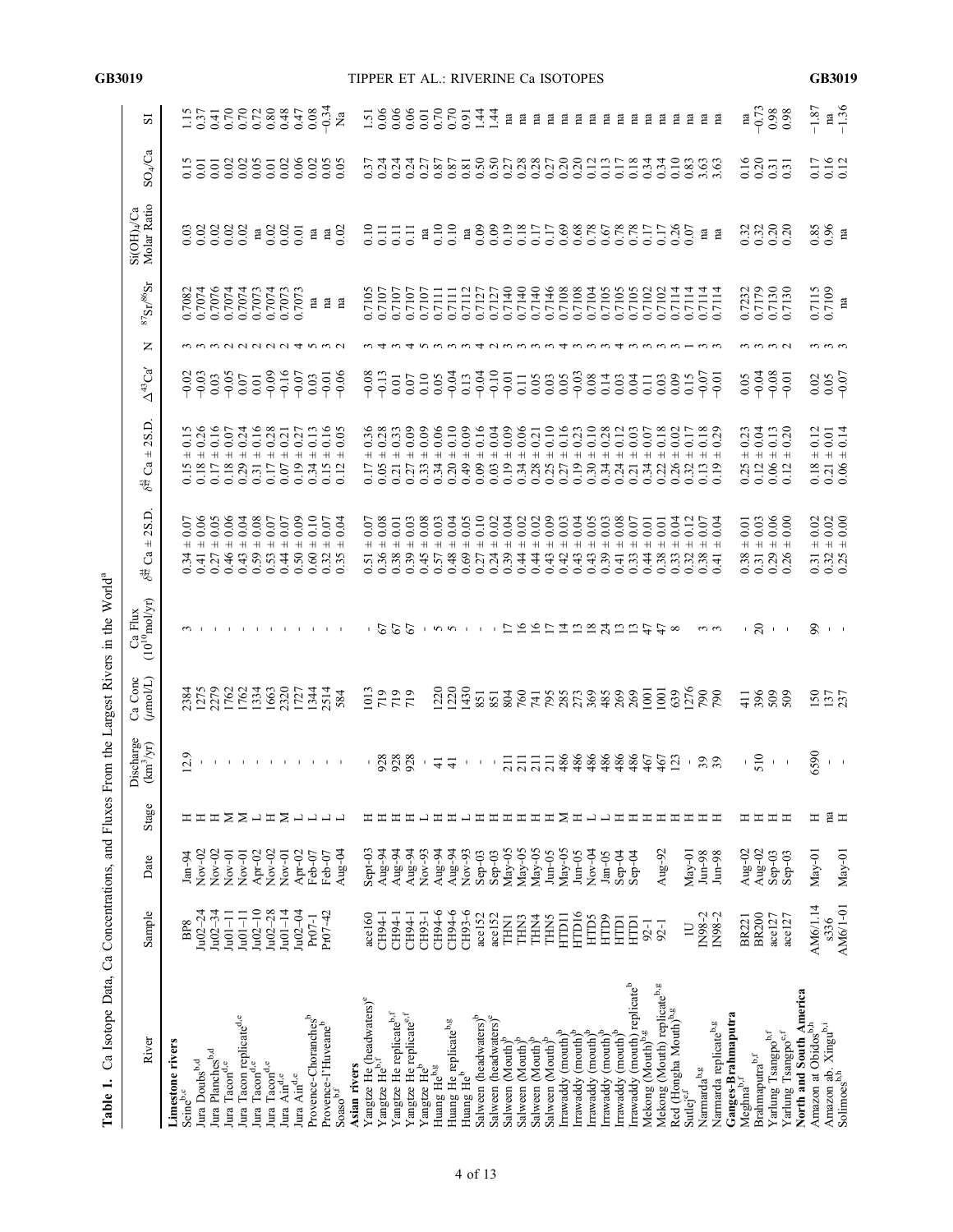Table 1. (continued)

Table 1. (continued)

| River                                                                                                                                                                                                                                                                                                                                   | Sample     | Date                                                               | Stage | Discharge<br>$(\text{km}^3/\text{yr})$ | Ca Conc<br>$(\text{mod}L)$        | $\frac{\text{Ca Flux}}{(10^{10} \text{mol/yr})}$ | $\delta^{\sharp\sharp}$ Ca $\pm$ 2S.D.                                                                                            | $\delta^{\frac{43}{45}}\,\mathrm{Ca}$ $\pm$ 2S.D.                                                                                                                                                                       | $\Delta^{43}$ Ca'                               | $\mathsf{z}$ | $^{87}\mathrm{Sr}^{86}\mathrm{Sr}$                                                                                                                  | Molar Ratio<br>$Si(OH)_{4}/Ca$                  | $\mathrm{SO}_4/\mathrm{Ca}$                                                     | 2                                                                                                                                                                                           |
|-----------------------------------------------------------------------------------------------------------------------------------------------------------------------------------------------------------------------------------------------------------------------------------------------------------------------------------------|------------|--------------------------------------------------------------------|-------|----------------------------------------|-----------------------------------|--------------------------------------------------|-----------------------------------------------------------------------------------------------------------------------------------|-------------------------------------------------------------------------------------------------------------------------------------------------------------------------------------------------------------------------|-------------------------------------------------|--------------|-----------------------------------------------------------------------------------------------------------------------------------------------------|-------------------------------------------------|---------------------------------------------------------------------------------|---------------------------------------------------------------------------------------------------------------------------------------------------------------------------------------------|
| Madeira <sup>b,</sup>                                                                                                                                                                                                                                                                                                                   | AM6/1-03   | $May-01$                                                           |       |                                        |                                   |                                                  | $\pm 0.02$<br>0.34                                                                                                                |                                                                                                                                                                                                                         |                                                 |              |                                                                                                                                                     |                                                 |                                                                                 |                                                                                                                                                                                             |
| Drinoco <sup>b,k</sup>                                                                                                                                                                                                                                                                                                                  | or451      | $Mar-83$                                                           |       |                                        |                                   |                                                  | $+ 0.07$                                                                                                                          |                                                                                                                                                                                                                         |                                                 |              |                                                                                                                                                     |                                                 |                                                                                 |                                                                                                                                                                                             |
| Aackenzie (mouth) <sup>b,k</sup>                                                                                                                                                                                                                                                                                                        | $Can96-6$  |                                                                    |       | 13888                                  | $\frac{88888727244}{22888872724}$ | <b>5555</b><br>2555                              | $+ 0.03$<br>115242229<br>000000000                                                                                                | $\begin{array}{l} 1.14 \pm 0.14 \\ 0.18 \pm 0.23 \\ 0.23 \pm 0.04 \\ 0.12 \pm 0.14 \\ 0.03 \pm 0.14 \\ 0.04 \pm 0.30 \\ 0.00 \pm 0.14 \\ 0.11 \pm 0.20 \\ 0.01 \pm 0.11 \\ 0.00 \pm 0.18 \\ 0.029 \pm 0.18 \end{array}$ | $0.55577388$<br>$0.0757798832$<br>$0.070799000$ |              | $\begin{array}{c} \mathtt{na} \\ 0.7182 \\ 0.7110 \\ 0.7110 \\ 0.7110 \\ 0.7110 \\ 0.7110 \\ 0.7130 \\ 0.7121 \\ 0.07121 \\ 0.07121 \\ \end{array}$ |                                                 |                                                                                 | $-2.09$<br>$\frac{a}{13}$<br>$\frac{a}{13}$<br>$\frac{a}{13}$<br>$\frac{a}{13}$<br>$\frac{a}{13}$<br>$\frac{a}{13}$<br>$\frac{a}{13}$<br>$\frac{a}{13}$<br>$\frac{a}{13}$<br>$\frac{a}{13}$ |
| Mackenzie (mouth) replicateb.k                                                                                                                                                                                                                                                                                                          | $Can96-6$  | Aug-96<br>Aug-96<br>Aug-96<br>Aug-96<br>Aug-96<br>Aug-96<br>Aug-05 |       |                                        |                                   |                                                  | $+ 0.02$                                                                                                                          |                                                                                                                                                                                                                         |                                                 |              |                                                                                                                                                     |                                                 |                                                                                 |                                                                                                                                                                                             |
|                                                                                                                                                                                                                                                                                                                                         | $Can96-6$  |                                                                    |       |                                        |                                   |                                                  | $+0.04$                                                                                                                           |                                                                                                                                                                                                                         |                                                 |              |                                                                                                                                                     |                                                 |                                                                                 |                                                                                                                                                                                             |
| Mackenzie (mouth) replicate <sup>b,k</sup><br>Red Arctic <sup>b,k</sup>                                                                                                                                                                                                                                                                 | $Can96-7$  |                                                                    |       | $\mathbf{I}$                           |                                   |                                                  | $\pm$ 0.03                                                                                                                        |                                                                                                                                                                                                                         |                                                 |              |                                                                                                                                                     |                                                 |                                                                                 |                                                                                                                                                                                             |
| Red Arctic replicate <sup>b,k</sup><br>Yukon <sup>b,k</sup>                                                                                                                                                                                                                                                                             | $Can96-7$  |                                                                    |       | I.                                     |                                   |                                                  | 0.02<br>$\overline{+}$                                                                                                            |                                                                                                                                                                                                                         |                                                 |              |                                                                                                                                                     |                                                 |                                                                                 |                                                                                                                                                                                             |
|                                                                                                                                                                                                                                                                                                                                         | Can96-4    |                                                                    |       |                                        |                                   |                                                  | ± 0.02                                                                                                                            |                                                                                                                                                                                                                         |                                                 |              |                                                                                                                                                     |                                                 |                                                                                 |                                                                                                                                                                                             |
| Columbia <sup>b,f</sup>                                                                                                                                                                                                                                                                                                                 |            |                                                                    | Σ     | 236<br>236                             |                                   |                                                  | $+0.04$<br>0.34                                                                                                                   | 0.20<br>$0.29 \pm 0.02$                                                                                                                                                                                                 |                                                 |              |                                                                                                                                                     |                                                 |                                                                                 |                                                                                                                                                                                             |
| Columbia <sup>b,f</sup>                                                                                                                                                                                                                                                                                                                 |            | $Jun-05$                                                           |       |                                        |                                   |                                                  | $\pm 0.03$<br>0.40                                                                                                                | 0.09<br>$\overline{+}$<br>0.13                                                                                                                                                                                          |                                                 |              |                                                                                                                                                     | m<br>0.96960000157<br>0.000000157               | 8 3 3 3 3 3 5 5 5 5<br>8 3 3 3 3 5 5 5 5 5                                      | na<br>na                                                                                                                                                                                    |
|                                                                                                                                                                                                                                                                                                                                         |            |                                                                    |       |                                        |                                   |                                                  |                                                                                                                                   |                                                                                                                                                                                                                         |                                                 |              |                                                                                                                                                     |                                                 |                                                                                 |                                                                                                                                                                                             |
| <b>African</b><br>Nile <sup>b,f</sup>                                                                                                                                                                                                                                                                                                   |            |                                                                    |       |                                        |                                   |                                                  |                                                                                                                                   | $0.25 \pm 0.15$<br>$0.32 \pm 0.20$<br>$0.08 \pm 0.22$                                                                                                                                                                   |                                                 |              |                                                                                                                                                     |                                                 | $\frac{7}{0}$ $\frac{7}{0}$ $\frac{7}{0}$                                       |                                                                                                                                                                                             |
| Nile <sup>e,f</sup>                                                                                                                                                                                                                                                                                                                     |            | $Apr-04$<br>$Apr-04$<br>$Nov-89$                                   |       | <u>အဆင</u> ္က                          | $\frac{25}{201}$                  | ७                                                | $0.48 \pm 0.05$<br>0.55 ± 0.17<br>0.27 ± 0.10                                                                                     |                                                                                                                                                                                                                         |                                                 |              | 0.7070<br>0.7070<br>0.7192                                                                                                                          | $\begin{array}{c} 16 \\ 16 \\ 0.19 \end{array}$ |                                                                                 | E E E                                                                                                                                                                                       |
| Congo <sup>b,g</sup><br>Silicate                                                                                                                                                                                                                                                                                                        |            |                                                                    | ᄑ     |                                        |                                   | 57                                               |                                                                                                                                   |                                                                                                                                                                                                                         |                                                 |              |                                                                                                                                                     |                                                 |                                                                                 |                                                                                                                                                                                             |
|                                                                                                                                                                                                                                                                                                                                         |            |                                                                    |       |                                        |                                   |                                                  |                                                                                                                                   |                                                                                                                                                                                                                         |                                                 |              |                                                                                                                                                     |                                                 |                                                                                 |                                                                                                                                                                                             |
| Nass <sup>b,1</sup>                                                                                                                                                                                                                                                                                                                     | $Can99-30$ | $Jun-99$                                                           |       |                                        |                                   |                                                  | $\begin{array}{c} 0.35 \pm 0.06 \\ 0.46 \pm 0.02 \\ 0.20 \pm 0.11 \\ 0.40 \pm 0.06 \\ 0.40 \pm 0.06 \\ 0.74 \pm 0.06 \end{array}$ | $\begin{array}{c} 0.21\pm 0.01\\ 0.16\pm 0.16\\ 0.02\pm 0.15\\ 0.25\pm 0.04\\ 0.25\pm 0.04\\ 0.30\pm 0.18 \end{array}$                                                                                                  |                                                 |              | 0.7053<br>0.7055<br>0.7044                                                                                                                          |                                                 |                                                                                 | $-1.41$<br>$-9.86$<br>$-1.13$                                                                                                                                                               |
| Stikine <sup>b,1</sup>                                                                                                                                                                                                                                                                                                                  | Can99-39   | $Jun-99$                                                           |       |                                        |                                   |                                                  |                                                                                                                                   |                                                                                                                                                                                                                         |                                                 |              |                                                                                                                                                     |                                                 |                                                                                 |                                                                                                                                                                                             |
| Reunion Riviere de l'est <sup>b,m</sup>                                                                                                                                                                                                                                                                                                 | 95-DR3     | Feb-95                                                             |       |                                        |                                   |                                                  |                                                                                                                                   |                                                                                                                                                                                                                         |                                                 |              |                                                                                                                                                     |                                                 |                                                                                 |                                                                                                                                                                                             |
| Antilles Bras David <sup>b,1</sup><br>Arran, UK <sup>e,f</sup>                                                                                                                                                                                                                                                                          | AN03-17    | $3-Feb$                                                            |       |                                        |                                   |                                                  |                                                                                                                                   |                                                                                                                                                                                                                         |                                                 |              | $\overline{1}$                                                                                                                                      |                                                 |                                                                                 | na                                                                                                                                                                                          |
|                                                                                                                                                                                                                                                                                                                                         | NGS D      | $Apr-04$<br>Apr-04                                                 |       |                                        | 2325227                           |                                                  |                                                                                                                                   |                                                                                                                                                                                                                         |                                                 |              | 0.7254<br>0.7133                                                                                                                                    | 21588285                                        | $\frac{30}{30}$ $\frac{37}{30}$ $\frac{30}{11}$ $\frac{30}{11}$ $\frac{30}{11}$ | na                                                                                                                                                                                          |
| Arran, $\mathrm{UK}^{\mathrm{e,f}}$                                                                                                                                                                                                                                                                                                     | NGS G      |                                                                    |       |                                        |                                   |                                                  | 0.09<br>$\overline{+}$<br>0.54                                                                                                    | 0.19<br>$+$<br>0.27                                                                                                                                                                                                     |                                                 |              |                                                                                                                                                     |                                                 |                                                                                 | na                                                                                                                                                                                          |
| <sup>3</sup> On a three isotope plot of $\delta^{\sharp}$ Ca vs $\delta^{\sharp}$ Ca the data define an array with a gradient of 0.55, within uncertainty of the theoretical gradient of 0.51. All data are within uncertainty of the equilibrium mass<br>fractionation line, with the $\Delta^{43}$ Ca' (following the same definition |            |                                                                    |       |                                        |                                   |                                                  |                                                                                                                                   | as given by Young and Galy 12004. Tables 2 and 31. Discharge data are from Gaillardet et al. [199]                                                                                                                      |                                                 |              |                                                                                                                                                     |                                                 |                                                                                 |                                                                                                                                                                                             |

|                                                                                                                                                              | 10001                                                                                                                             |                                          |
|--------------------------------------------------------------------------------------------------------------------------------------------------------------|-----------------------------------------------------------------------------------------------------------------------------------|------------------------------------------|
|                                                                                                                                                              |                                                                                                                                   |                                          |
|                                                                                                                                                              |                                                                                                                                   |                                          |
|                                                                                                                                                              |                                                                                                                                   |                                          |
| $\frac{\pi}{6}$ Ca the data define an array with a gradient of 0.55, within uncertainty of the theoretical gradient of 0.51. All data are within uncertainty | wing the same definition as given by Young and $Galy$ [2004, Tables 2 and 3]). Discharge data are from <i>Gaillardet et al.</i> 1 |                                          |
|                                                                                                                                                              |                                                                                                                                   |                                          |
|                                                                                                                                                              |                                                                                                                                   |                                          |
|                                                                                                                                                              |                                                                                                                                   | y analyzed at IPGP.                      |
|                                                                                                                                                              |                                                                                                                                   |                                          |
|                                                                                                                                                              | בו שוני בו                                                                                                                        |                                          |
|                                                                                                                                                              | ractionation line unth the                                                                                                        | n icht der Henrichte in der<br>y<br>Suus |

CMajor element and Sr isotope data from Roy et al. [1999].<br><sup>d</sup>Major element and Sr isotope data from Calmels [2007].<br>Ca isotope data from the present study analyzed in Cambridge.

Najor element and Sr isotope data from *Rop et al.* [1999].<br>
Salgor element and Sr isotope data from *Rop et al.* [1999].<br>
Sa isotope data from *Tipper et al.* [2006b].<br>
Se isotope data from *Tipper et al.* [2006b].<br>
Se i

mMajor element and Sr isotope data from Louvat and Allègre [1997].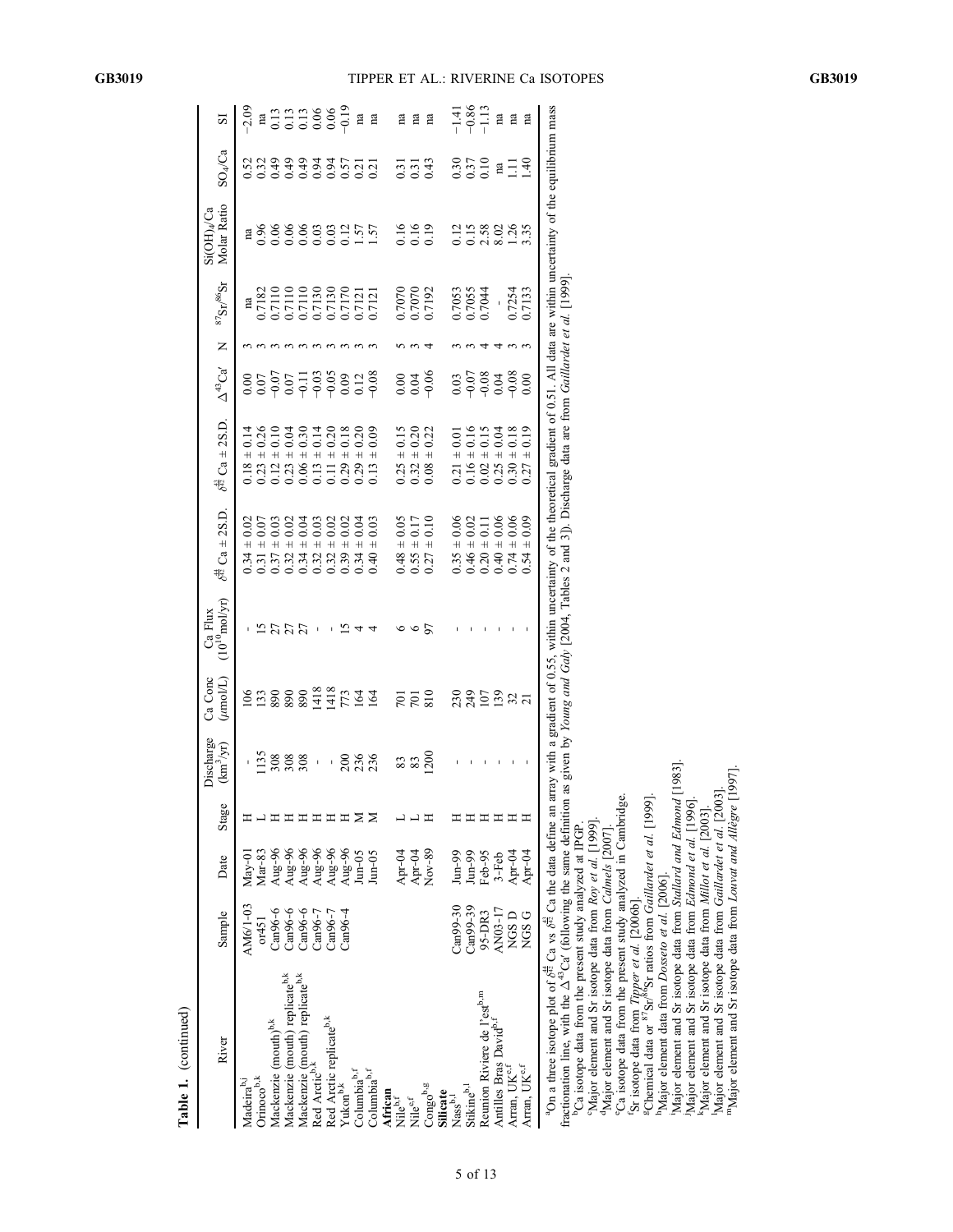

Figure 1. Summary of Ca isotope data in the main lithological sources (grey bars with limestone data from Fantle and DePaolo [2005, 2007], Farkas et al. [2007], and Steuber and Buhl [2006]; dolostone data from Komiya et al. [2008] and Tipper et al. [2008a]; silicate rock data from Skulan et al. [1997], [Zhu and Macdougall, 1998], DePaolo [2004], and Tipper et al. [2006a]; evaporite data from Hensley [2006], Jacobson and Holmden [2008], and Russell et al. [1978]) and rivers (vertical bars, black is from this study and grey is from previous work). The black bar for limestone rock is the bulk carbonate ooze of De La Rocha and DePaolo [2000], Fantle and DePaolo [2005], Fantle and DePaolo [2007], and [Sime et al., 2007], most representative of limestone, rather than individual tests or cements (grey bar). The histogram shows the data for the largest rivers in the world (black is from this study, and white is from Schmitt et al. [2003a], Zhu and Macdougall [1998], and [Tipper et al., 2008a]).

#### 3.1. Rivers Draining Silicate Rocks

[14] The Ca isotope variations in first order tributaries draining silicate lithologies from the present study show quite large variations (0.54‰). The two very dilute rivers draining granite from the Isle of Arran show  $\delta^{\frac{44}{42}}$  Ca values that are unusually high (mean is 0.64‰) compared to most other rivers draining silicate rocks. Although it is tempting to speculate that the Ca in these rivers has been influenced by rain or sea-salt (seawater has  $\delta^{\frac{44}{42}}$  Ca of 0.93‰, [Hippler]

et al., 2003; Wieser et al., 2004; Tipper et al., 2008b]), the Sr isotope ratios of the same samples argue strongly against this. The Sr isotope ratios of these rivers are elevated (typical of crustal rocks) and significantly different from seawater (Table 1). It is therefore more plausible that these rivers are significantly influenced by fractionation processes such as precipitation of secondary phases or uptake by plants during weathering. When all Ca isotope data for rivers draining silicate rocks are compiled, there is a hint that the dissolved load is marginally offset to lower Ca isotope ratios than the rock itself (Figure 1), though Ca isotope data from rivers draining silicate rocks are dominated by analysis from the Strengbach catchment in France [Schmitt et al., 2003a; Cenki-Tok et al., 2009]. This may be of significance for understanding the apparent difference between silicate rock and marine limestone Ca isotope compositions, where limestones, on average have a lower  $\delta^{\frac{44}{42}}$  Ca than silicate rocks.

#### 3.2. Rivers Draining Carbonate Rocks

[15] When small rivers draining limestone are compared to limestone rock, there is equally a hint that the rivers have  $\delta^{\frac{44}{42}}$  Ca values that are offset from limestone rocks, a conclusion reached by Tipper et al. [2006a] and Tipper et al. [2008a] based on data from small Himalayan rivers draining Tethyan limestones. In these rivers, Tipper et al. [2006a] proposed that the isotopically heavy values of the rivers could be reconciled by ubiquitous secondary carbonate precipitation (with lower Ca isotope ratios than the waters), a phenomenon known to occur in Himalayan rivers [Galy et al., 1999; Jacobson et al., 2002; Bickle et al., 2005]. The Ca isotope data on rivers draining limestones from the present study, show a slightly more complex behavior. The small rivers draining the Jura mountains from Eastern France show variable  $\delta^{\frac{44}{42}}$  Ca (range is 0.3‰). The stream, Choranche, sampled as it exited a karstic network of the Vercors in the South of France, was observed to be precipitating secondary calcite very close to the sampling site, and indeed has an elevated  $\delta^{\frac{44}{42}}$  Ca of 0.6‰. In contrast, the Huveane River in Provence, was also sampled close to abundant travertine precipitation, but has a low  $\delta^{\frac{4}{42}}$  Ca value of 0.32‰. One difficulty with interpreting these variable spot samples results is that the bedrock  $\delta^{\frac{4}{42}}$  Ca values are not known for the specific localities, which are potentially variable. Although there is no simple relationship between  $\delta^{\frac{44}{42}}$  Ca values and the calcite saturation index, for any of the rivers (Figure 2c), there is a greater spread in the riverine  $\delta^{\frac{44}{92}}$  Ca values for rivers with a calcite saturation index >0, indicative of carbonate precipitation being of importance for the variability of  $\delta^{\frac{3}{42}}$  Ca. More systematic work on Ca isotopes on rivers draining limestone is required. No new data of rivers draining dolostone are presented, but *Tipper et al.* [2008a] showed that the Ca isotope compositions of these rivers was consistent with the Ca isotope data of the rock (Figure 1).

#### 3.3. Large Rivers

[16] Given that there are limited systematic trends for Ca isotope ratios in rivers draining mono‐lithological catchments, it is not surprising that there is no relationship between  $\delta^{\frac{44}{62}}$  Ca values and proxies of lithological sources such as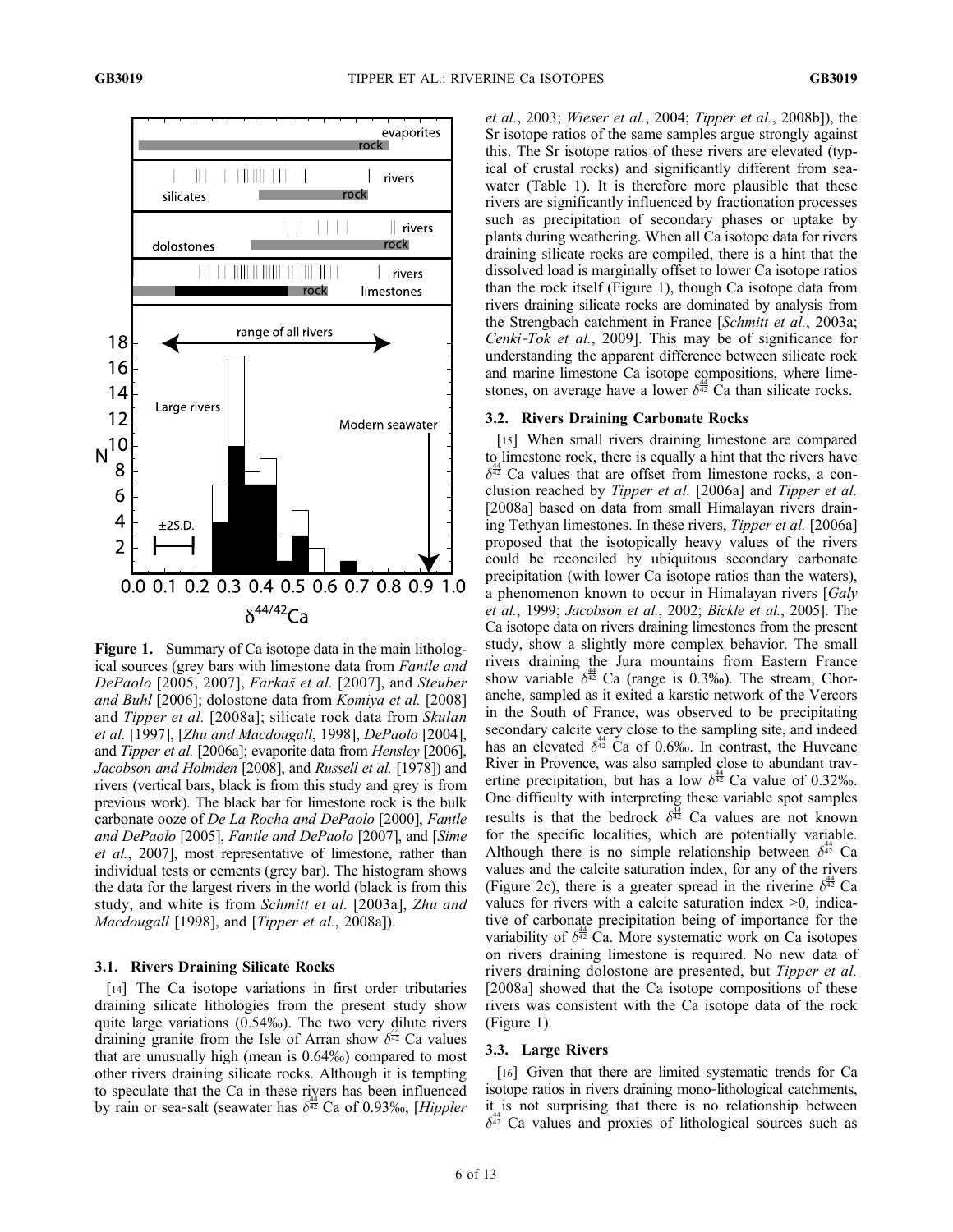

Figure 2. The lack of relationship between Ca isotope ratios in rivers with lithological proxies such as Si/Ca (silicate to carbonate),  $SO_4^{2-}/\overline{Ca}$  (evaporite), or potential tracers of carbonate precipitation such as the calcite saturation index. Open symbols are literature data.

Si/Ca (approximate tracer of the proportion of carbonate to silicate contributions to the dissolved load; see Figure 2b) or SO4 2− /Ca (evaporite tracer; see Figure 2a) or potential indices of calcite precipitation such as the calcite saturation index (Figure 2). The only notable Ca isotope composition is the Huanghe, which has a higher Ca isotope composition than most rivers. Evaporite weathering is responsible for 45% of the total dissolved solids in the Huanghe [Gaillardet et al., 1999], a significantly higher proportion than in most rivers, and perhaps the evaporites of the Huanghe basin have high  $\delta^{\frac{44}{42}}$  Ca values. Generally, variations in  $\delta^{\frac{54}{42}}$  Ca values in large rivers are strongly attenuated, because they integrate over continental spatial scales, homogenizing many small, more variable reservoirs of Ca, as indicated by the narrower range of Ca isotope ratios in large rivers (0.4‰), as compared to all rivers (0.7‰; see Figure 1).

[17] The major advantage of integrating over continental scales is that the predominant control on riverine Ca isotope ratios can be identified. The striking similarity between the Ca isotope ratios of limestones and the largest rivers on Earth may be strongly suggestive of the overall continental signature of  $\delta^{\frac{44}{42}}$  Ca values being dominated by the recycling of limestones. Given that two‐thirds of global riverine Ca is thought to be derived from the weathering of carbonates [Berner and Berner, 1996; Gaillardet et al., 1999; Meybeck, 1987], the small variability in riverine  $\delta^{\frac{44}{42}}$  Ca values is likely to be dominated by variability in the  $\delta^{\frac{44}{42}}$  Ca of limestones (and to a lesser extent dolostones) exposed on the continents. This raises the possibility that if limestones have secular variations in  $\delta^{\frac{44}{42}}$  Ca values over geological time [Farkas et al., 2007], the major variability in riverine  $\delta^{\frac{44}{12}}$  Ca values is due to past variation in limestone and seawater  $\delta^{\frac{34}{42}}$  Ca. Additional variations could be induced by the inherent variability in evaporite rocks (Figure 1) or process related fractionation [Page et al., 2008; Schmitt et al., 2003a; Tipper et al., 2006a, 2008a; Wiegand et al., 2005] such as uptake by plants or secondary carbonate precipitation as discussed above. However, the data suggest that the Ca isotope composition of rivers at a continental scale is dominated by the composition of limestones, and that at a global scale, processes fractionating Ca isotope ratios exert a second order control.

[18] Despite the very small range in riverine  $\delta^{\frac{44}{42}}$  Ca values, several rivers show the same systematic trend between high and low water stand for both Ca concentrations Mg/Ca ratios and  $\delta^{\frac{44}{42}}$  Ca values (Figure 3). At high water stand, the Chiang‐Jiang, Huanghe and Ganges Rivers show lower Ca concentrations (between a factor of 0.3 and 0.8 lower).  $\delta^{\frac{44}{42}}$  Ca values are also lower in the wet season in each of these rivers, implying that the Ca has a different source between the wet and dry season, and is not merely diluted by high runoff. The Irrawaddy shows limited seasonal variation in  $\delta^{\frac{34}{42}}$  Ca (Figure 3a). The time-series from the Salween falls within the same trend as these rivers, but all the samples analyzed were from the high water stand. When seasonal changes in  $\delta^{\frac{44}{42}}$  Ca are compared to Mg/Ca ratios (which normalizes out any dilution effects due to higher runoff in the wet season), a striking relation is observed for several rivers (Figure 3b). Both Mg/Ca ratios and  $\delta^{\frac{44}{42}}$  Ca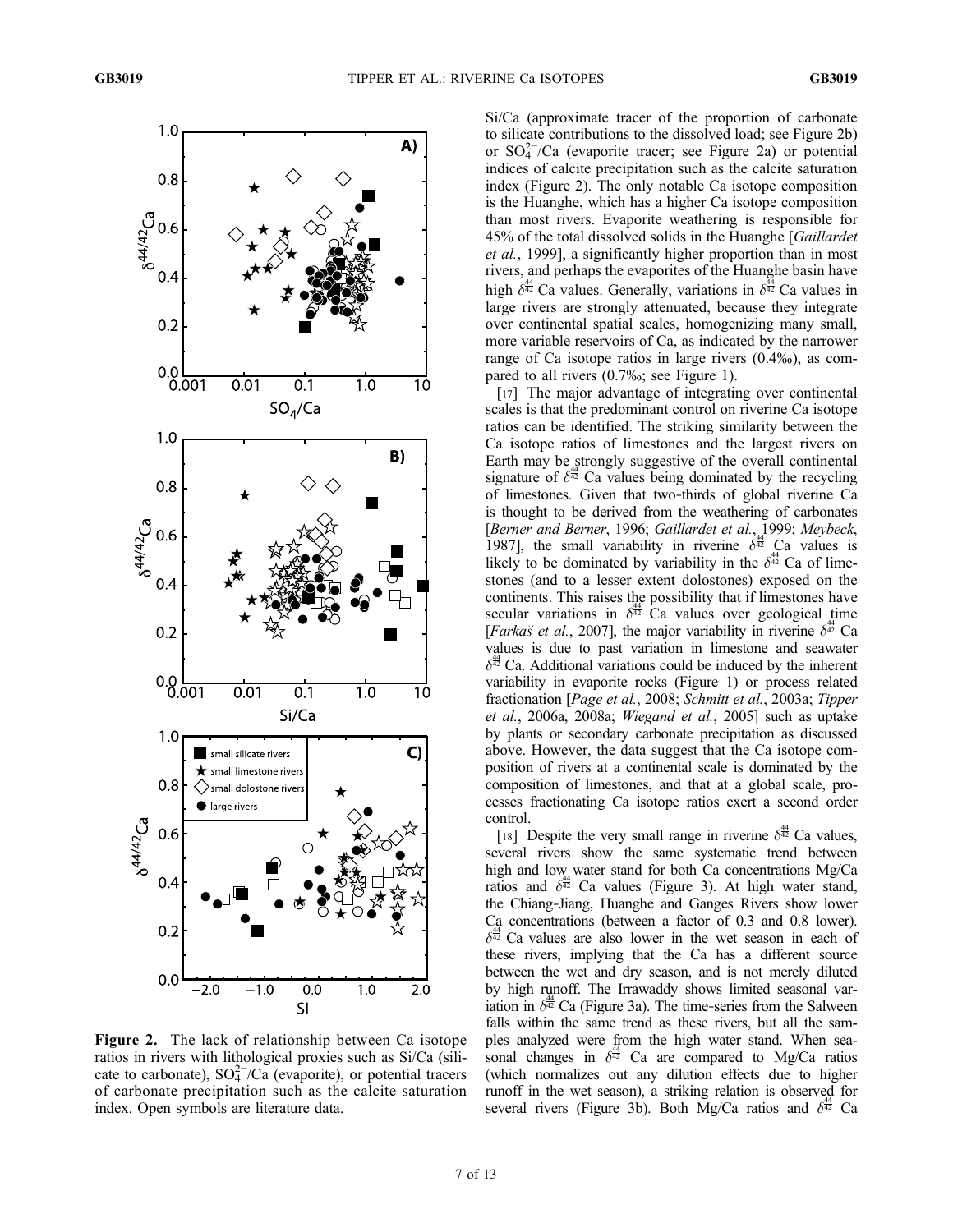

**Figure 3.** (a) Small systematic seasonal variations between  $\delta^{\frac{44}{42}}$  Ca and Ca concentrations for several large rivers. For each river, the black points are the wet season samples, and the white points are the dry season samples. The Ganges data are from Schmitt et al. [2003a] and Tipper et al. [2008a]. (b) Mg/Ca ratios and  $\delta^{\frac{44}{42}}$  Ca values vary systematically in several rivers between the wet and dry season. The variations are consistent with carbonate precipitation.

values are higher in the dry season. Such trends would be consistent with secondary calcite precipitation in soils or calcretes as has been observed in Himalayan rivers [Jacobson et al., 2002; Tipper et al., 2006b, 2008a], where up to 70% of Ca removal fractionates both Mg/Ca ratios and Ca isotope ratios. Alternatively, at low water stand, much of the base flow is likely derived from groundwater sources, potentially with a different Ca isotope composition to shallow soil runoff, at high water stand. Such an explanation is consistent with *Tipper et al.* [2006a, 2008a] although more recently, *Jacobson and* Holmden [2008] have observed that groundwaters with a very long residence time have a Ca isotope composition similar to rock.

[19] These seasonal variations in  $\Delta^{43}$ Ca' are at the extreme limit of what is currently observable, and any interpretation is preliminary, but finding the same systematic seasonal trend in several rivers is a strong indication that some rivers show a seasonal response for Ca isotope ratios, as previously suggested by Tipper et al. [2006a], which with further work, will help to better constrain the sources and processes cycling Ca during weathering. It is particularly striking that these seasonal changes are observed in the rivers that are most concentrated for Ca, and hence of most significance for the supply of Ca to the oceans. The seasonal response in the processes causing fractionation could have implications for how  $\delta^{\frac{44}{42}}$  Ca may respond to changing climate over longer time‐scales such as glacial‐interglacial periods where the hydrological cycle is significantly re‐organized. Continental storage of Ca (and carbon) is thought to be 35–40% higher in interglacial periods [Adams and Post, 1999] and could influence the Ca isotope composition of rivers. However, although very small seasonal variations are observed in some rivers, the overall homogeneity of the data makes the average  $\delta^{\frac{4}{42}}$  Ca of the Ca flux to the oceans from weathering well constrained, and is of particular use in bringing new constraints to the oceanic budget of Ca.

#### 4. Significance for the Oceanic Budget of Ca

[20] Rivers provide the principal source of Ca to the modern oceans and the magnitude of the flux supplied by rivers is known with much greater certainty than the output flux of Ca via carbonate [Milliman, 1993]. Therefore a precise determination of their average Ca isotope composition provides a critical constraint to the oceanic balance of Ca, which has a pivotal role in the regulation of the global carbon cycle. A number of studies have already attempted to use Ca isotope ratios to reconstruct the oceanic Ca concentration in the past with somewhat conflicting conclusions [De La Rocha and DePaolo, 2000; DePaolo, 2004; Fantle and DePaolo, 2007; Farkas et al., 2007; Sime et al., 2007; Griffith et al., 2008]. There are four main variables in such reconstructions, (1) the Ca isotope composition of the inputs to the oceans, (2) the balance of these fluxes to and from the oceans, (3) the fractionation factor between seawater and the material recording the Ca isotopic composition of seawater (bulk carbonate, forams, phosphates or sulphates for example), and (4) the proportion of Ca in the various Ca sinks (such as the proportion of calcite to aragonite which have differing Ca isotope compositions). Below, the average Ca isotope composition of the riverine input to the oceans is determined, one of the critical variables in modeling of Ca isotopes in the ocean system.

### 4.1. The  $\delta^{\frac{44}{42}}$  Ca of the Modern Riverine Flux to the Oceans

[21] The rivers analyzed in this study constitute approximately one third of the total Ca supplied to the oceans from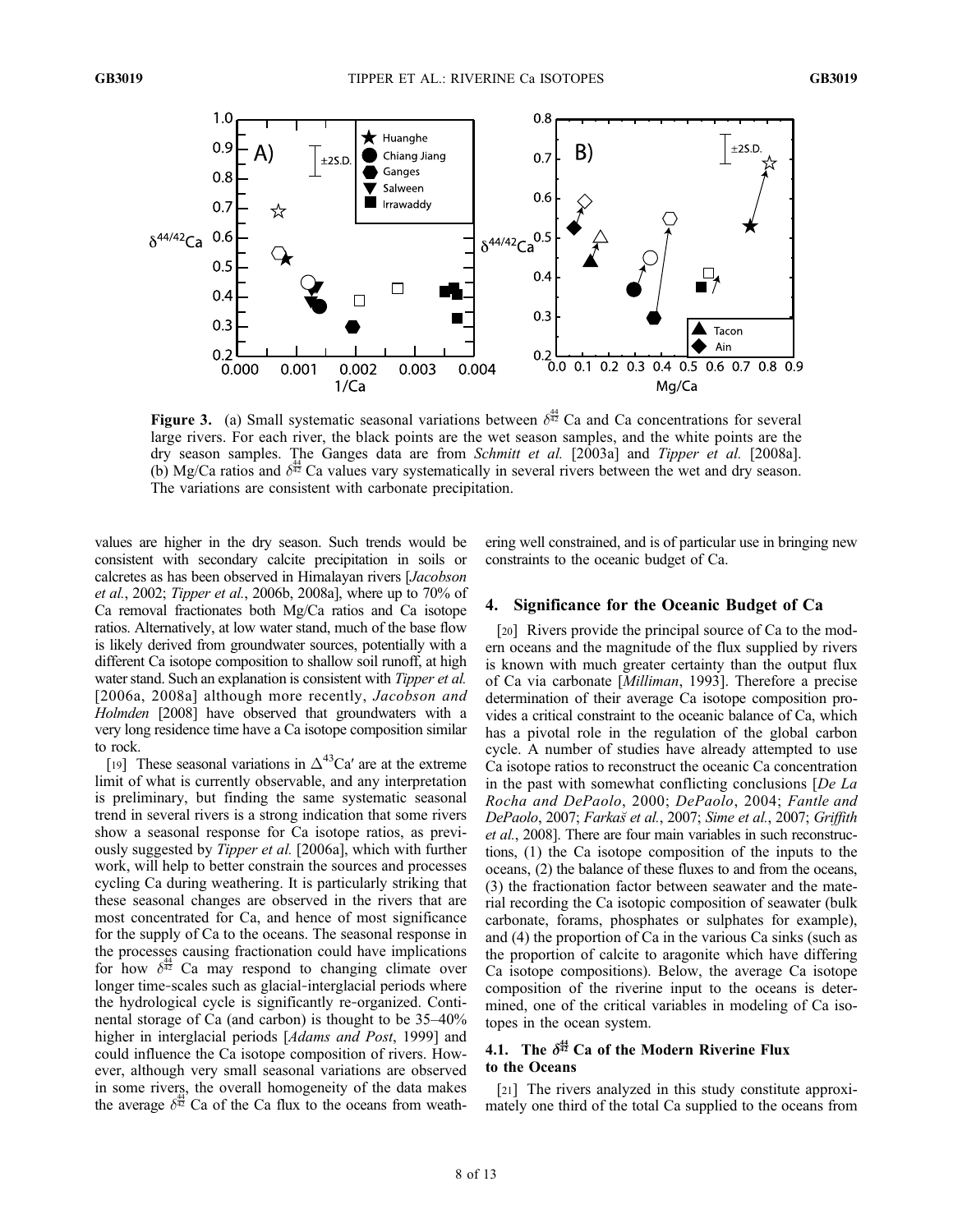

Figure 4. Probability density function (smoothed with a bandwidth of 0.05‰) of carbonate ooze (dashed line, representative of the bulk output of Ca from the oceans; data from De La Rocha and DePaolo [2000], Fantle and DePaolo [2005, 2007], and Sime et al. [2007]) and the largest rivers in the world (solid line).

the continents (or about 50% of the riverine flux), and it is therefore possible to calculate a robust estimate of the Ca isotope composition of global runoff. A flux‐weighted mean is the most appropriate measure of the average of the Ca isotope composition of continental runoff, taking into account both the concentration of Ca and the discharge of each river:

$$
\frac{\sum_{i=1}^{n} F_i C_i \delta^{\frac{44}{42}} C a_i}{\sum_{i=1}^{n} F_i C_i}
$$
\n(1)

where  $F_i$  is the discharge in an individual river and  $C_i$  is the concentration of Ca in an individual river.

[22] The flux-weighted mean has a  $\delta^{\frac{44}{92}}$  Ca value of 0.38‰. This compares favorably to the discharge-weighted mean estimated by Schmitt et al. [2003a] of 0.39‰, based on only eight measurements, in spite of the fact that a flux‐weighted mean is more appropriate. A flux‐weighted mean using the same eight rivers as *Schmitt et al.* [2003a] yields a  $\delta^{\frac{44}{42}}$  Ca of 0.47‰, considerably different from discharge‐weighted estimate by *Schmitt et al.* [2003a] and from the present estimate based on 22 large rivers (17 from the present study, with additional data from the Ganges, Lena, Rhine, Kolima and Yana taken from Tipper et al. [2008a], Zhu and Macdougall [1998] and Schmitt et al. [2003a]).

[23] The uncertainty on  $\delta^{\frac{44}{42}}Ca_{riv}(\sigma_{\delta^{\frac{44}{42}}Ca_{riv}})$  was estimated as 0.04‰ similar to the standard deviation of the large river data (0.07‰), assuming that the distribution of unsampled rivers is similar to the sampled rivers (see Text S1 for details). This does not take into account uncertainty in discharge and concentration but given that the estimate is based on 22 large rivers, the associated uncertainty is probably smaller than analytical uncertainty.

[24] In the modern system, the  $\delta^{\frac{44}{42}}$  Ca of the total flux of Ca to the oceans is largely buffered by the riverine flux of Ca, because the riverine flux is between five and fifteen times greater than the hydrothermal flux of Ca [e.g., *Holland*, 2005; Von Damm, 1990; Wilkinson and Algeo, 1989]. Ca isotope measurements on hydrothermal fluids from both the East Pacific Rise and the Mid‐Atlantic Ridge [Schmitt et al., 2003a; *Amini et al.*, 2008] have  $\delta^{\frac{44}{32}}$  Ca values averaging  $0.43 \pm 0.04\%$ , very similar to mid-ocean ridge basalts (mean  $\delta^{\frac{34}{42}}$  Ca of 0.49  $\pm$  0.17‰ [*Zhu and Macdougall*, 1998; *Skulan* et al., 1997; DePaolo, 2004]). The high temperature and riverine Ca fluxes therefore have the same  $\delta^{\frac{4}{42}}$  Ca values to within 0.05‰, not resolvable with current analytical uncertainties. The isotopic composition of the total Ca flux to the oceans will therefore be invariant from the proportion of Ca that is supplied to the oceans via rivers and hydrothermal fluids. In the case that the riverine flux is only five times in excess of the hydrothermal flux [e.g., Wilkinson and Algeo, 1989], the  $\delta^{\frac{44}{42}}$  Ca of the total Ca flux to the oceans would be 0.39‰ and in the case the riverine flux of Ca is in excess of the hydrothermal flux by a factor of 15 [e.g., Holland, 2005], the  $\delta^{\frac{1}{42}}$  Ca of the total flux to the oceans would be 0.38‰, both values being indistinguishable from the riverine  $\delta^{\frac{44}{42}}$  Ca (at the current level of analytical uncertainty).

#### 4.2. Modern and Recent Output of Ca From the Oceans

[25] The output of Ca from the oceans is best represented by bulk carbonate. Specific organisms, such as foraminifera, brachiopods or belemnites have carbonate tests with variable fractionation factors from seawater [Heuser et al., 2005; Sime et al., 2007; Farkas et al., 2006, 2007; Steuber and Buhl, 2006] and as such are not representative of the bulk Ca sink. Here the  $\delta^{\frac{44}{42}}$  Ca of the modern riverine input of Ca is compared to the recent  $(<5 M.yr)$  Ca isotope data on bulk carbonate ooze and limestone of Fantle and DePaolo [2007], Sime et al. [2007], Fantle and DePaolo [2005] and De La Rocha and DePaolo [2000]. The data sources are described in more detail in Text S1.

[26] The riverine and bulk carbonate ooze  $(<5$  M.yr) Ca isotope data have been represented as a probability density function (Figure 4), to allow the distributions of data to be compared. The probability density functions of carbonate ooze from the last 5 M.yr and modern large rivers are remarkably similar, with the peaks of both distributions having almost identical  $\delta^{\frac{44}{42}}$  Ca values. The mean of the carbonate data (0.33  $\pm$  0.13, 2S.D.) is within uncertainty of  $\delta^{44}_{42}Ca_{\text{riv}}$ . This is a remarkable result, given that the data have been generated by two different analytical techniques, in two separate laboratories. This implies that the Ca isotopic composition of the inputs and outputs of Ca from the oceans are the same, and that the maximum difference between the  $\delta^{\frac{44}{42}}$  Ca values of the inputs and outputs is the associated uncertainty.

[27] Below, we apply the same model used by  $De La$ Rocha and DePaolo [2000], DePaolo [2004], Fantle and DePaolo [2005] and Sime et al. [2007] to demonstrate that for a maximum difference between the  $\delta^{\frac{44}{42}}$  Ca values of the sources and sinks of Ca of an analytical uncertainty of  $\pm 0.04\%$ , the input and out output fluxes can only differ by up to  $15%$ .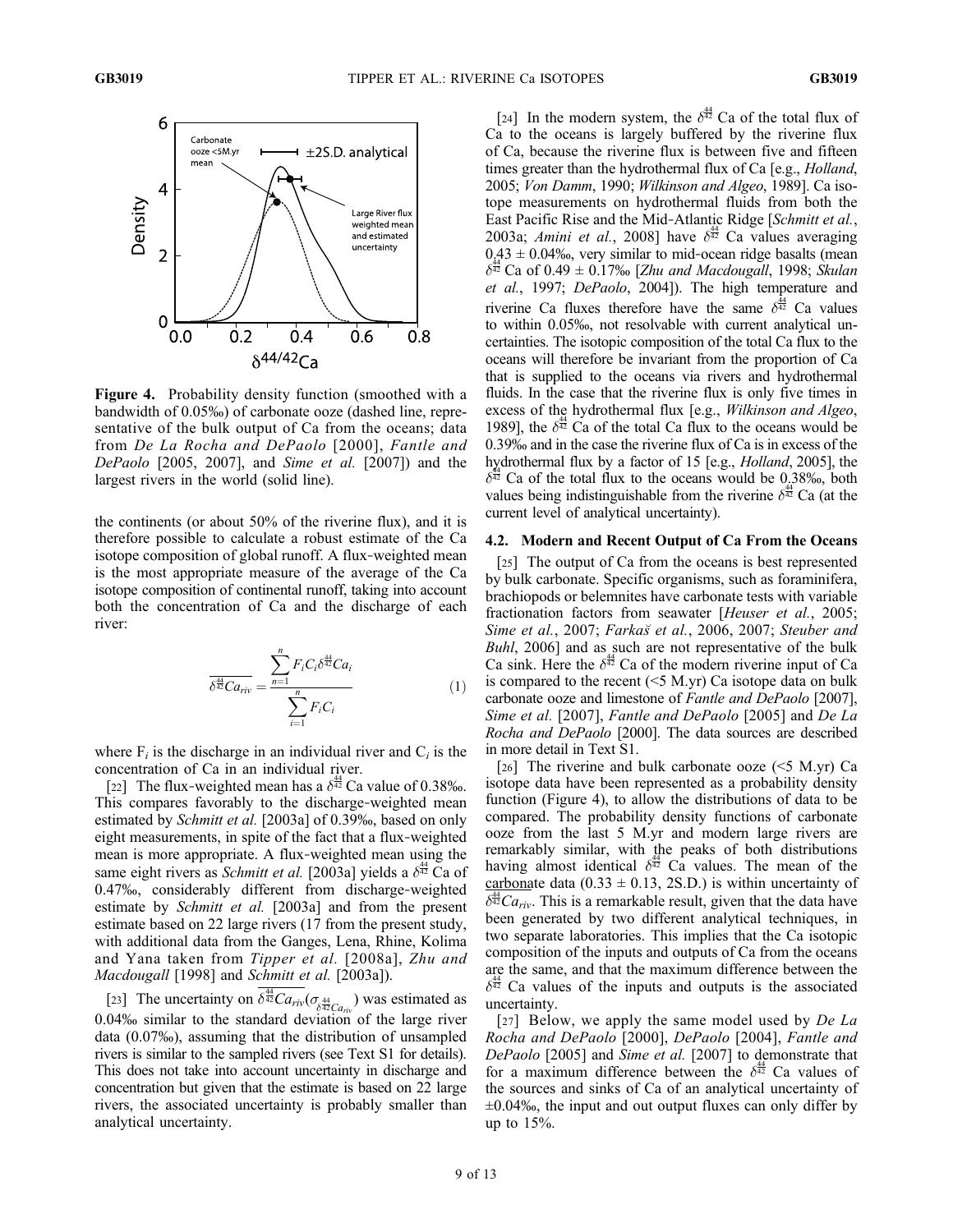

Figure 5. The sensitivity of Ca isotopes in the oceans (expressed as the difference between the Ca isotopic composition of the input and output, y axis) as a function of (a) the imbalance between the magnitude of the input and output fluxes (expressed as  $J_{\text{riv}}/J_{\text{out}}$ ) and (b) to a change in the isotopic composition of the riverine input (expressed as  $\delta_{\dot{r}iv}$ – $\delta_{\dot{r}iv}$  initial).

#### 4.3. Constraining the Maximum Modern Oceanic Imbalance of Ca

[28] The oceanic budget of Ca is controlled by the inputs and outputs of Ca to and from the oceans, in addition to the buffering capacity of the oceans (dependent on the size of the oceanic reservoir of Ca). In a true steady state ocean, the inputs and outputs have identical magnitudes and isotopic compositions. In this case, the oceanic mass of Ca, and its isotopic composition are constant in time. A pseudo steady‐ state ocean is equally plausible, where the isotopic composition of seawater remains constant, but is maintained by a difference in both the magnitudes and isotopic compositions between the inputs and outputs, and hence by changing the mass of Ca in the oceanic reservoir. In the modern oceans, the oceanic Ca concentration is 10.2 mmol/L [Holland, 1984], with a  $\delta^{\frac{44}{12}}$  Ca value of 0.93‰ [*Hippler et al.*, 2003; Tipper et al., 2008b]. Changes in the size and isotopic composition of the oceanic reservoir of Ca can be expressed mathematically as:

$$
\frac{dN_{^zCa}}{dt} = \sum_{i} (^{z}J_i - ^{z}J_o)
$$
 (2)

where z refers to the isotope of Ca in question, N refers to the number of moles of any given isotope in the oceans at time t, and  $^{z}J_{i}$  and  $^{z}J_{o}$  are the input and output fluxes of <sup>z</sup>Ca. By combining two equations for  $44$ Ca and  $42$ Ca it can be shown that:

$$
\frac{d\left(N_{Ca}\delta^{\frac{44}{42}}Ca\right)}{dt} = J_i \delta^{\frac{44}{42}} Ca_i - J_o \delta^{\frac{44}{42}} Ca_o
$$
\n
$$
= J_i \delta^{\frac{44}{42}} Ca_i - J_o \left(\delta^{\frac{44}{42}} Ca_{sw} + \Delta_{sed}\right)
$$
\n(3)

where  $J_0$  and  $J_i$  and the total input and output fluxes of Ca from the oceans, N<sub>Ca</sub> is the total mass of oceanic Ca,  $\delta^{\frac{44}{42}}Ca_i$  is the isotopic composition of the input of Ca to the oceans,  $\delta^{\frac{44}{42}}Ca_{sw}$  is the isotopic composition of seawater, and  $\Delta_{sed}$ is the bulk fractionation between carbonate and seawater. The boundary conditions are the modern  $N_{Ca}$  and seawater  $\delta^{\frac{44}{42}}$  Ca values, and bulk fractionation factor of 0.63‰ (determined as the difference in  $\delta^{\frac{44}{42}}$  Ca between modern carbonates and seawater) [DePaolo, 2004; Sime et al., 2007]. Equation (3) was solved numerically at stepwise time intervals, in response to a perturbation in either the magnitude of the input/output fluxes or the isotopic composition of the input, and the system allowed to return to a pseudo‐steady‐ state solution (time invariant  $\delta^{\frac{44}{42}}Ca_{sw}$ , but time-dependent  $N_{Ca}$ ). This is reached typically after one Myr., but depends on the residence time of Ca in the oceans which is variable in the solutions, because of the varying concentration of Ca in the oceans. More details of the solutions are provided in Text S1. The sensitivity of the system has been expressed as the difference between the isotopic composition between the inputs and outputs  $(\delta^{\frac{44}{42}} Ca_i - \delta^{\frac{44}{42}} Ca_i)$ ; see Figure 5, y axis), a measure of the deviation of the oceanic Ca budget from steady state.

[29] First, the sensitivity is illustrated for a system where the input and output fluxes are not in balance (expressed as  $J_{\text{riv}}/J_{\text{out}}$ ) (Figure 5a). In the case where  $J_{\text{riv}} < J_{\text{out}}$ , the supply of Ca is limited and continued precipitation of marine carbonate leads to a decrease of Ca in the oceans, and a Rayleigh style fractionation of Ca isotope ratios in the ocean carbonate system. This causes a large increase in the isotopic compositions of both seawater and carbonate (provided that the bulk fractionation factor does not change during such a perturbation). In the case where  $J_{riv} > J_{out}$ , the Ca concentration of the oceans increases, and slowly the Ca with an isotopic composition of modern seawater, is mixed with Ca having an isotopic composition of the input (rivers), lowering the  $\delta^{\frac{44}{42}}$  Ca value of seawater. The isotopic response of Ca to changes in the input flux is strongly non‐linear, implying that relatively small imbalances between the input and output fluxes can induce quite large changes in the isotope ratios. The dashed line in Figure 5a illustrates that up to 10% imbalance in the oceanic Ca fluxes is possible if the input Ca flux has an isotopic composition lower than the output by the uncertainty on the  $\delta^{\frac{44}{42}}$  Ca of the flux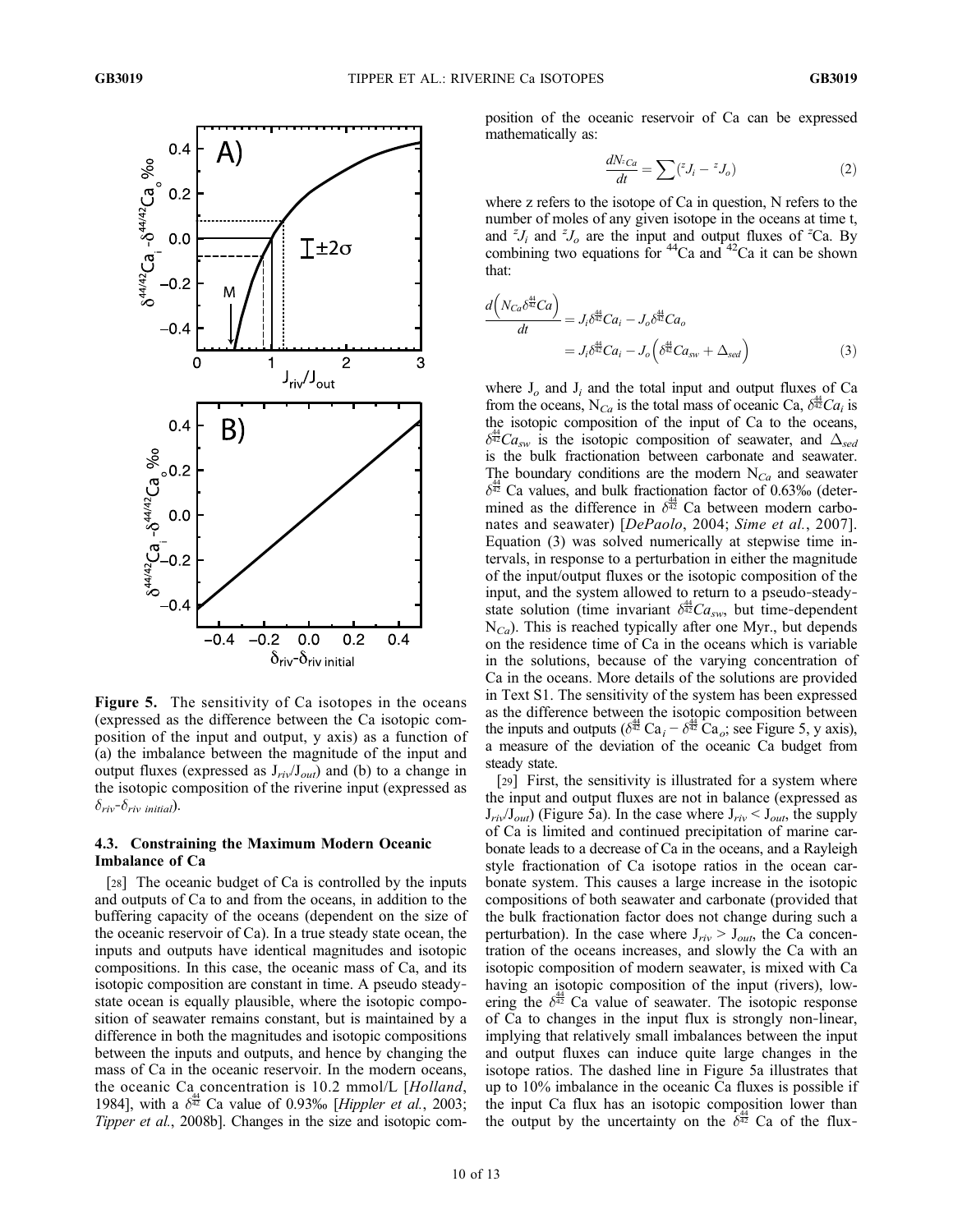weighted mean  $(\pm 0.04\%)$ . If the input flux has an isotopic composition greater than that of the output by the uncertainty, the imbalance in Ca fluxes is 15% (dotted line). In the case where the output of Ca from the oceans exceeded the input of Ca from the oceans by a factor of two, a possibility suggested by Milliman [1993] based on a detailed compilation of data of the carbonate sink (labeled M in Figure 5a), a difference of ca. 0.5‰ would be predicted between the  $\delta^{\frac{44}{42}}$  Ca of the inputs and outputs of Ca. The Ca isotope data do therefore rule out such a hypothesis (on timescales similar to the residence time of Ca in the modern system, ca. 1 M.yr), and imply that either a missing water source of Ca to the oceans has been neglected (groundwater) or that the carbonate sink of Ca from the oceans has been overestimated [*Milliman*, 1993]. We note that this predicted difference of 0.5‰ is greater than the entire spread of the Ca isotope data for large rivers at high water stand. is A significant imbalance between the input and output fluxes cannot be ruled out altogether however. If the weathering system has been perturbed on a time‐scale much shorter than the residence time of Ca (such as variations on a glacial‐interglacial time‐ scale), Ca in the ocean-carbonate system will not yet have responded, because of the buffering potential of the oceans with respect to Ca.

[30] Although the response of the Ca isotope composition of the ocean‐carbonate system is strongly non‐linear for an imbalance in the magnitudes of the input and output fluxes, the response is linear to a perturbation in the isotopic composition of the input (Figure 5b) (such as secular variation in  $\delta^{\frac{44}{42}}Ca$  for example) or variation in the bulk fractionation factor (such as a shift from calcite to aragonite seas). The implication is that a small shift in the riverine input will be matched by a shift of the same magnitude in the ocean carbonate system. In contrast, if the imbalances in the fluxes are to cause variation in the isotopic composition of the ocean‐carbonate system, an imbalance of ca. 10% is required to cause 0.1‰ change in the Ca isotope composition of the oceans.

[31] The above sensitivity test of Ca in the oceans is one of the simplest possible, because there is no feedback between the concentration of Ca, and the output flux of Ca from the oceans, of the form:

$$
{}^{z}J_{o}(t) \propto {}^{z}N(t) \tag{4}
$$

[32] A feedback of this form is expected to occur in nature (though is unlikely linear because the flux of carbonate from the oceans also depends on the carbonate ion, which is more likely to limit the output, rather than the concentration of Ca, at least on geologically short time‐scales). This feedback is essentially equivalent to a changing carbonate compensation depth, and depends on rivers supplying both Ca and  $HCO<sub>3</sub>$ to the oceans. The inclusion of such a feedback would serve to dampen the trends that are presented here, returning the oceanic balance of Ca to a steady state, meaning that the calculations presented here have extreme magnitudes.

[33] The simple suggestion above, that the Ca in the modern ocean‐carbonate system must be relatively closely balanced is in stark contrast to some other workers who have suggested a more dynamic system [Fantle and DePaolo,

2005; Griffith et al., 2008] based on Ca isotope reconstructions, but in agreement with other workers who have proposed a relatively stable system [Schmitt et al., 2003a; Holland, 2005]. The critical assumption above is that the bulk carbonate ooze really is representative of the bulk output. Milliman [1993] argues that the main carbonate sink from the modern oceans is not via deep carbonate oozes, but rather is via shallow water carbonates in reefs, banks and tropical shelves, as aragonite and high magnesium-calcite. If correct, the  $\delta^{\frac{44}{42}}$  Ca of the main Ca sink from the oceans could differ by up to 0.2‰ from that of the bulk carbonate ooze [Böhm et al., 2006; Gussone et al., 2005] compromising the simple interpretation above. However, the coincidence in  $\delta^{\frac{44}{42}}$  Ca between the riverine data set presented here, and the carbonate data set of De La Rocha and DePaolo [2000]; Fantle and DePaolo [2005, 2007] and *Sime et al.* [2007] is remarkable, and lends itself to the simple conclusion that the  $\delta^{\frac{44}{42}}$  Ca of the main inputs and outputs from the oceans are very similar. In this case the isotope data constrain that any differences between the input and output fluxes of Ca from the oceans is likely to be less than 10–15% in the modern system. Although such an imbalance might seem small, this would easily be enough to account for the proposed three‐fold variations in oceanic Ca concentrations over the Tertiary [Horita et al., 2002]. It would appear to be a very fortuitous coincidence that the principal input and outputs of Ca had very similar isotopic compositions if the system was far form steady state, and although the interpretation is non-unique, the data seem to strongly suggest that the oceanic balance of Ca, must be close (if not necessarily at) steady state. The isotopic composition of the riverine flux of Ca therefore brings a significant mass balance constraint to the oceanic budget of Ca.

#### 5. Conclusions

[34] Ca isotope ratios were measured in a global compilation of 52 water samples, including 17 of the largest rivers in the world. These rivers account for more than one third of the total input of Ca into the oceans in the present day. They drain a range of tectonic, climatic and geological environments. To assess variability between samples, more than one sample was analyzed from each basin, in many cases, including samples from different water stages. The Ca isotope data show no systematic relationship with lithology (consistent with previous data sets). However, the range in  $\delta^{\frac{44}{42}}$  Ca values from the large rivers coincides well with the range in  $\delta^{\frac{44}{42}}$  Ca values of limestones, consistent with much of riverine Ca being derived from limestone weathering. Additional variability could be induced by the large range in evaporite Ca isotope compositions and by fractionation during weathering. The range in the  $\delta^{\frac{44}{42}}$  Ca of the large rivers is very small (0.27‰). This small variation enables the flux‐weighted mean of the  $\delta^{\frac{3}{42}}$  Ca of continental runoff to be reliably estimated at  $0.38 \pm 0.04\%$ .

[35] Riverine Ca provides the main input of Ca to the oceans and the data enable the marine budget of Ca to be refined. The average riverine  $\delta^{\frac{44}{42}}$  Ca is within uncertainty of the main output of Ca from the oceans (bulk carbonate ooze younger than 5Myr, with mean  $\delta^{\frac{4}{42}}$  Ca of 0.33  $\pm$  0.13, 2S.D.). The similarity in the  $\delta^{\frac{44}{42}}$  Ca values of the inputs and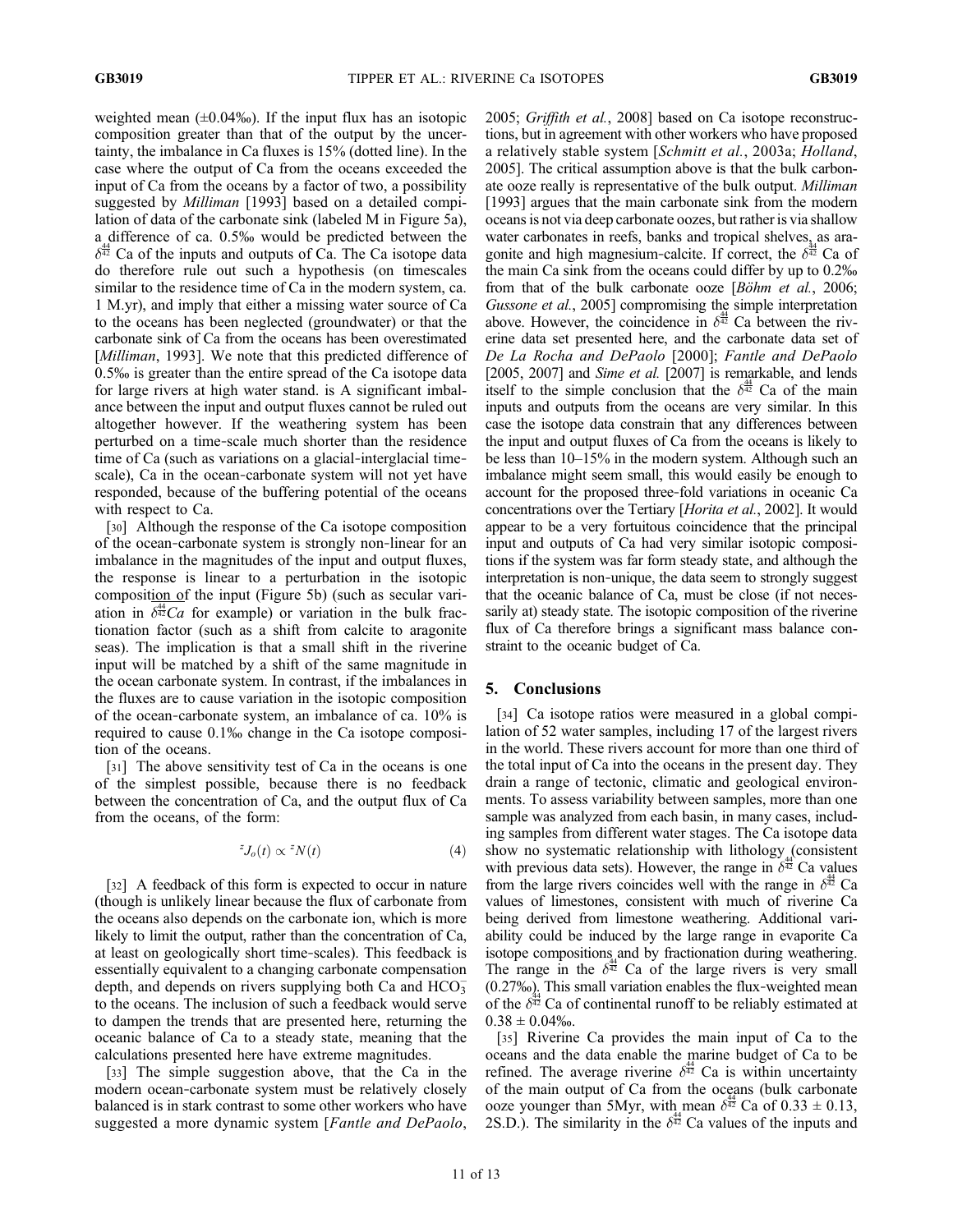outputs from the oceans data strongly suggests that the oceanic budget of Ca must be close to steady state, and that the input and output fluxes are unlikely to differ by more than 15%. The ocean‐carbonate system could however have been perturbed by a transient event with a time-scale much shorter than the residence time of Ca (ca. 1 M.yr), in which case the ocean‐carbonate system will not yet have responded. An imbalance in the oceanic budget of Ca of 10–15% in the modern system would easily be sufficient to account for large changes in the Ca concentration of seawater over geological time‐scales. Although the interpretation is not unique, the data do constrain one of the main variables in the modern oceanic budget of Ca.

[36] Acknowledgments. E. Tipper is supported by a Marie‐Curie Inter-European-Fellowship at ETH Zürich for research on global budgets of Ca and Mg. The time‐series from the Irrawady and Salween were collected by the Dept. of Meteorology and Hydrology in Yangon. River samples from this study were very kindly donated from the collection of J. Edmond by E. Boyle. D. Calmels provided a suite of samples from the Jura mountains in France and many helpful discussions on carbonate weathering. S. Rad provided major element data on sample AN03‐17. M. Caddick collected sample 1U from the Sutlej. Helpful discussions are acknowledged with J. L. Birck, D. Calmels, J. West, J. Bouchez, and the attendees of the seawater discussion group at ETH. C. Bouman and J. Schwieters from Thermo provided invaluable advice for setting up the measurement of Ca isotope ratios on the Neptune at IPGP. The research was supported by the Leverhulme trust and NERC. This is IPGP contribution 3050.

#### References

- Adams, J. M., and W. M. Post (1999), A preliminary estimate of changing calcrete carbon storage on land since the last glacial maximum, Global Planet. Change, 20(4), 243–256.
- Amini, M., A. Eisenhauer, F. Bohm, J. Fietzke, W. Bach, D. Garbe‐ Schonberg, M. Rosner, B. Bock, K. S. Lackschewitz, and F. Hauff (2008), Calcium Isotope ( $\delta^{44/40}$ Ca) Fractionation along Hydrothermal Pathways, Logatchev Field (Mid‐Atlantic Ridge, 14°45′N), Geochim. Cosmochim. Act., 72(16), 4107–4122, doi:10.1016/j.gca.2008.05.055.
- Berner, E. K., and R. A. Berner (1996), Global Environment: Water, Air, and Geochemical Cycles, Prentice Hall, Upper Saddle River, New Jersey.
- Berner, R. A. (2004), A model for Calcium, Magnesium and sulphate in seawater over Phanerozoic time, Am. J. Sci., 304, 438-453.
- Berner, R. A., and Z. Kothavala (2001), Geocarb III: A revised model of Atmospheric CO<sub>2</sub> over Phanerozoic time, Am. J. Sci., 301, 182–204.
- Berner, R. A., A. C. Lasaga, and R. M. Garrels (1983), The carbonate-silicate geochemical cycle and its effect on atmospheric carbon dioxide over the past 100 million years, Am. J. Sci., 283, 641–683.
- Bickle, M. J., H. J. Chapman, J. Bunbury, N. B. W. Harris, I. J. Fairchild, T. Ahmad, and C. Pomiès (2005), Relative contributions of silicate and carbonate rocks to riverine Sr fluxes in the headwaters of the Ganges, Geochim. Cosmochim. Act., 69(9), 2221–2240, doi:10.1016/j.gca. 2004.11.019.
- Böhm, F., N. Gussone, A. Eisenhauer, W.‐C. Dullo, S. Reynaud, and A. Paytan (2006), Calcium isotope fractionation in modern scleractinian corals, Geochim. Cosmochim. Act., 70(17), 4452–4462, doi:10.1016/j. gca.2006.06.1546.
- Bullen, T., J. Fitzpatrick, A. White, M. Schulz, and D. Vivit (2007), Calcium stable isotope evidence for three soil calcium pools at a granitoid chronosequence, in Proceedings of the 12th International Symposium on Water-Rock Interaction, Kunming, China, edited by T. Bullen and Y. Wang, p. 1734.
- Calmels, D. (2007), Altération chimique des carbonates influence des sources d'acidité sur les bilans globaux, Ph.D. thesis, Univ.é Paris 7‐Denis Diderot des Sciences de la Terre, de l'Environnement et des Planètes.
- Calmels, D., J. Gaillardet, A. Brenot, and C. France‐Lanord (2007), Sustained sulfide oxidation by physical erosion processes in the Mackenzie River basin: Climatic perspectives, Geology, 35(11), 1003–1006.
- Cenki‐Tok, B., F. Chabaux, D. Lemarchand, A. D. Schmitt, M. C. Pierret, D. Viville, M. L. Bagard, and P. Stille (2009), The impact of water-rock interaction and vegetation on calcium isotope fractionation in soil‐ and

stream waters of a small, forested catchment (the Strengbach case), Geochim. Cosmochim. Act., 73(8), 2215–2228.

- De La Rocha, C. L., and D. J. DePaolo (2000), Isotopic Evidence for Variations in the Marine Calcium Cycle Over the Cenozoic, Science, 289, 1176–1178.
- Demicco, R. V., T. K. Lowenstein, L. A. Hardie, and R. J. Spencer (2005), Model of seawater composition for the Phanerozoic, Geology, 33(11), 877–880.
- DePaolo, D. J. (2004), Calcium isotopic variatons produced by biological, kinetic, radiogenic and nucleosyntheitic processes, Rev. Min. Geochem., 55, 255–288.
- Dosseto, A., B. Bourdon, J. Gaillardet, C. J. Allègre, and N. Filizola (2006), Time scale and conditions of weathering under tropical climate: Study of the Amazon basin with U-series, Geochim. Cosmochim. Act., 70(1), 71–89.
- Drever, J. I. (1997), The geochemisrty of Natural waters, 3rd ed., Prentice-Hall, Inc.
- Edmond, J., and Y. Huh (2003), Non‐steady state carbonate recyling and implications for the evolution of atmospheric  $CO<sub>2</sub>$ , Earth and Planet. Sci. Lett., 216, 125–139.
- Edmond, J. M., M. Palmer, C. I. Measures, E. Brown, and Y. Huh (1996), Fluvial geochemistry of the eastern slope of the northeastern Andes and its foredeep in the drainage of the Orinoco in Colombia and Venezuela, Geochim. Cosmochim. Act., 60(16), 2949–2976.
- Ewing, S. A., W. Yang, D. J. DePaolo, G. Michalski, C. Kendall, B. W. Stewart, M. Thiemens, and R. Amundson (2008), Non-biological fractionation of stable Ca isotopes in soils of the Atacama Desert, Chile, Geochim. Cosmochim. Act., 72, 1096–1110, doi:10.1016/j.gca.2007.10.029.
- Fantle, M. S., and D. J. DePaolo (2005), Variations in the marine Ca cycle over the past 20 million years, Earth and Planet. Sci. Lett., 237(1–2), 102–117, doi:10.1016/j.epsl.2005.06.024.
- Fantle, M. S., and D. J. DePaolo (2007), Ca isotopes in carbonate sediment and pore fluid from ODP site 807A: The  $Ca^{2+}$  (aq)–calcite equilibrium fractionation factor and calcite recrystallization rates in Pleistocene sediments, Geochim. Cosmochim. Act., 71(10), 2524–2546, doi:10.1016/j.gca. 2007.03.006.
- Farkas, J., D. Buhl, J. Blenkinsop, and J. Veizer (2006), Evolution of the oceanic calcium cycle during the late Mesozoic: Evidence from  $\delta^{44/40}$ Ca of marine skeletal carbonates, *Earth and Planet. Sci. Lett.*, 253(1–2), 96–111, doi:10.1016/j.epsl.2006.10.015.
- Farkas, J., F. Böhm, K. Wallmann, J. Blenkinsop, A. Eisenhauer, R. van Geldern, A. Munnecke, S. Voigt, and J. Veizer (2007), Calcium isotope record of phanerozoic oceans: Implications for chemical evolution of seawater and its causative mechanisms, Geochim. Cosmochim. Act., 71(21), 5117–5134, doi:10.1016/j.gca.2007.09.004.
- Gaillardet, J., B. Dupré, P. Louvat, and C. J. Allègre (1999), Global silicate weathering and CO<sub>2</sub> consumption rates deduced from the chemistry of large rivers, Chem. Geol., 159, 3–30.
- Gaillardet, J., R. Millot, and B. Dupré (2003), Chemical denudation rates of the Western Canadian orogenic belt: The Stikine terrane, Chem. Geol., 201, 257–279.
- Galy, A., C. France-Lanord, and L. A. Derry (1999), The strontium isotopic budget of Himalayan Rivers in Nepal and Bangladesh, Geochim. Cosmochim. Act., 63(13–14), 1905–1925, doi:10.1016/S00167037(99)000812.
- Griffith, E. M., A. Paytan, K. Caldeira, T. D. Bullen, and E. Thomas (2008), A dynamic marine calcium cycle during the past 28 million years, Science, 322(5908), 1671–1674.
- Gussone, N., F. Böhm, A. Eisenhauer, M. Dietzel, A. Heuser, B. M. A. Teichert, J. Reitner, G. Wörheide, and W.‐C. Dullo (2005), Calcium isotope fractionation in calcite and aragonite, Geochim. Cosmochim. Act.,  $69(18)$ , 4485-4494, doi:10.1016/S00167037(02)012966.
- Hardie, L. A. (1996), Secular variation in seawater chemistry; an explanation for the coupled secular variation in the mineralogies of marine limestones and potash evaporites over the past 600 M. Y., Geology, 24(3), 279–283.
- Hensley, T. M. (2006), Calcium Isotopic Variation in Marine Evaporites and Carbonates: Applications to Late Miocene Mediterranean Brine Chemistry and Late Cenozoic Calcium Cycling in the Oceans, Ph.D. thesis, Scripps Institution of Oceanography.
- Heuser, A., A. Eisenhauer, F. Böhm, K. Wallmann, N. Gussone, P. N. Pearson, T. F. Nägler, and W.-C. Dullo (2005), Calcium isotope ( $\delta^{44/40}$ Ca) variations of Neogene planktonic foraminifera, Paleoceanography, 20, PA2013, doi:10.1029/2004PA001048.
- Hippler, D., A. Schmitt, N. Gussone, A. Heuser, P. Stille, E. A., and T. Nägler (2003), Ca isotopic composition of various standards and seawater, Geostandards Newsletter, 27, 13–19.